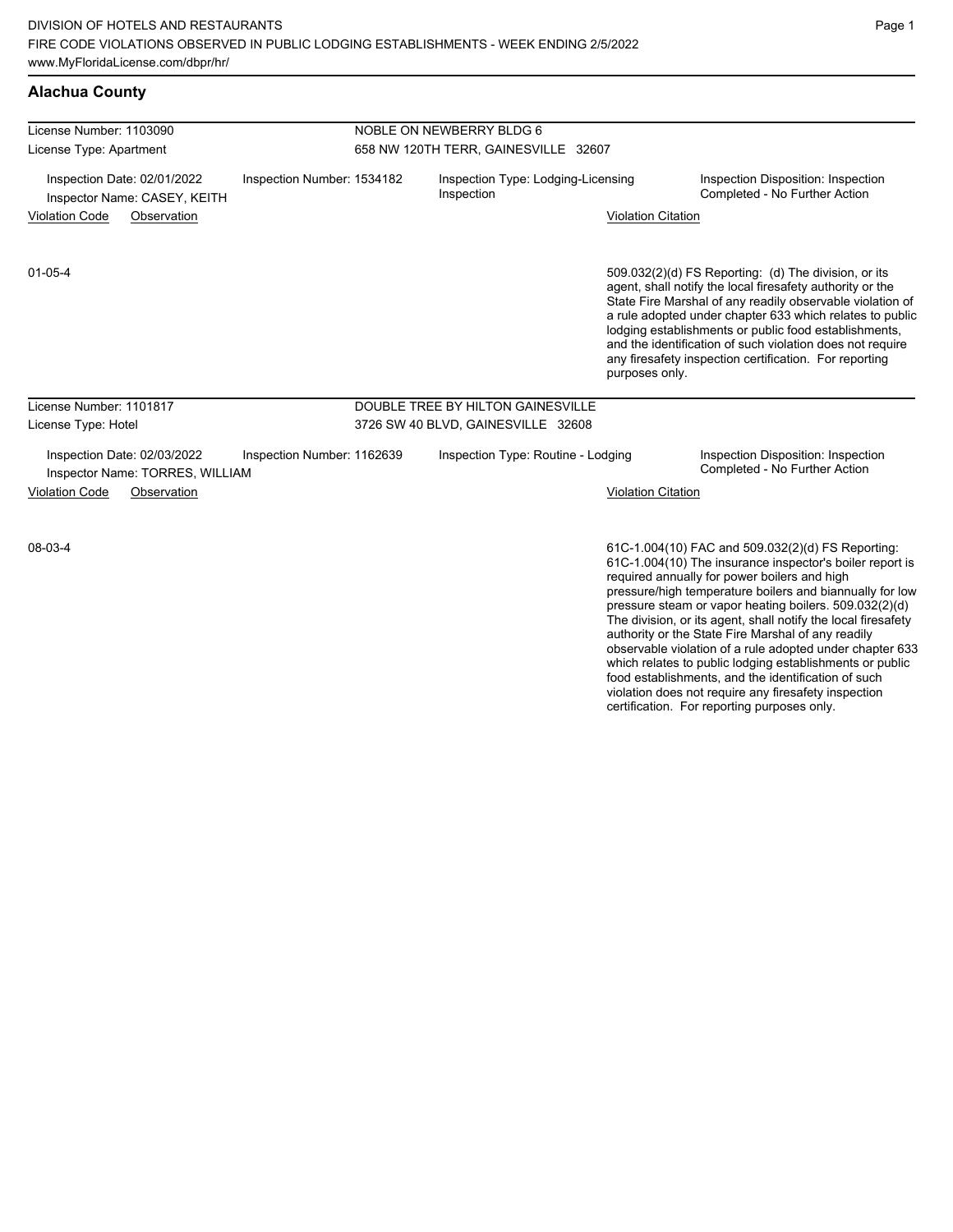| License Number: 1603966                                      |                            | COHEN MYRON B & TINA B                            |                                                                                                                                                                                                                                                                                                                                                                                                                                              |  |  |
|--------------------------------------------------------------|----------------------------|---------------------------------------------------|----------------------------------------------------------------------------------------------------------------------------------------------------------------------------------------------------------------------------------------------------------------------------------------------------------------------------------------------------------------------------------------------------------------------------------------------|--|--|
| License Type: Apartment                                      |                            | 400 NE 1 ST, HALLANDALE 33009-4368                |                                                                                                                                                                                                                                                                                                                                                                                                                                              |  |  |
| Inspection Date: 01/31/2022<br>Inspector Name: GANPAT, INDAR | Inspection Number: 1515221 | Inspection Type: Routine - Lodging                | Inspection Disposition: Inspection<br>Completed - No Further Action                                                                                                                                                                                                                                                                                                                                                                          |  |  |
| <b>Violation Code</b><br>Observation                         |                            |                                                   | <b>Violation Citation</b>                                                                                                                                                                                                                                                                                                                                                                                                                    |  |  |
| $01 - 06 - 4$                                                |                            |                                                   | 509.032(2)(d) FS Reporting: (d) The division, or its<br>agent, shall notify the local firesafety authority or the<br>State Fire Marshal of any readily observable violation of<br>a rule adopted under chapter 633 which relates to public<br>lodging establishments or public food establishments,<br>and the identification of such violation does not require<br>any firesafety inspection certification. For reporting<br>purposes only. |  |  |
| License Number: 1613418                                      |                            | GALLERYONE - A DOUBLETREE SUITES BY HILTON HOTELS |                                                                                                                                                                                                                                                                                                                                                                                                                                              |  |  |
| License Type: Hotel                                          |                            | 2670 E SUNRISE BLVD, FORT LAUDERDALE 33304        |                                                                                                                                                                                                                                                                                                                                                                                                                                              |  |  |
| Inspection Date: 02/04/2022<br>Inspector Name: BRANN, JUSTIN | Inspection Number: 1162810 | Inspection Type: Routine - Lodging                | Inspection Disposition: Call Back -<br>Complied                                                                                                                                                                                                                                                                                                                                                                                              |  |  |
| <b>Violation Code</b><br>Observation                         |                            |                                                   | <b>Violation Citation</b>                                                                                                                                                                                                                                                                                                                                                                                                                    |  |  |
| $08 - 01 - 4$                                                |                            |                                                   | 61C-1.004(10) FAC and 509.032(2)(d) FS Reporting:<br>61C-1.004(10) The insurance inspector's boiler report is                                                                                                                                                                                                                                                                                                                                |  |  |

required annually for power boilers and high pressure/high temperature boilers and biannually for low pressure steam or vapor heating boilers. 509.032(2)(d) The division, or its agent, shall notify the local firesafety authority or the State Fire Marshal of any readily observable violation of a rule adopted under chapter 633 which relates to public lodging establishments or public food establishments, and the identification of such violation does not require any firesafety inspection certification. For reporting purposes only.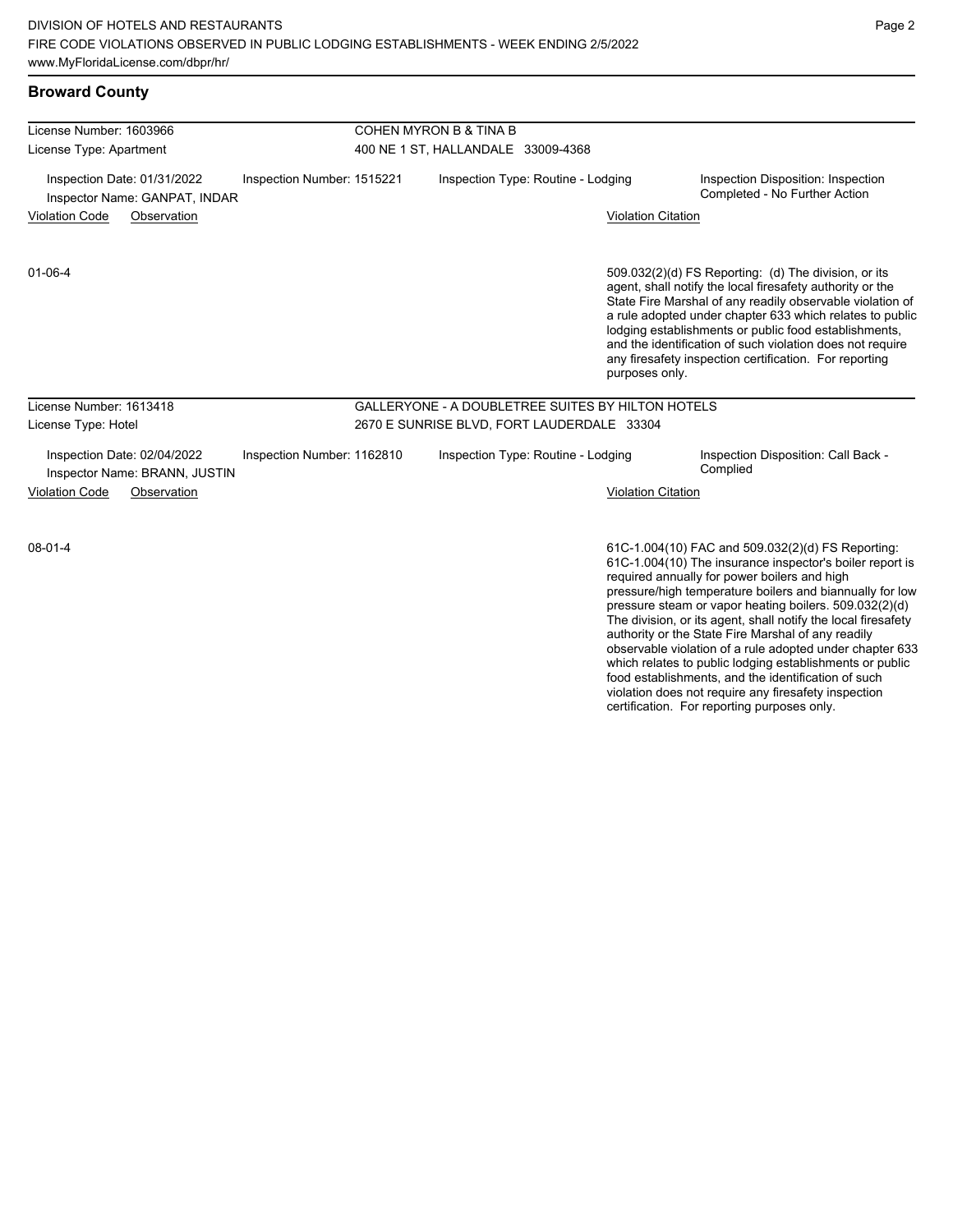and the identification of such violation does not require any firesafety inspection certification. For reporting

purposes only.

## **Broward County**

| License Number: 1620931                                                                    |                                                                 |                            | AC HOTEL BY MARRIOTT FORT LAUDERDALE BEACH       |                                          |                                           |                                                                                                                                                                                                                                                                                                                                                                                                                                                                                                                                                                                                                                                                                                  |  |  |
|--------------------------------------------------------------------------------------------|-----------------------------------------------------------------|----------------------------|--------------------------------------------------|------------------------------------------|-------------------------------------------|--------------------------------------------------------------------------------------------------------------------------------------------------------------------------------------------------------------------------------------------------------------------------------------------------------------------------------------------------------------------------------------------------------------------------------------------------------------------------------------------------------------------------------------------------------------------------------------------------------------------------------------------------------------------------------------------------|--|--|
| License Type: Hotel                                                                        |                                                                 |                            | 3029 ALHAMBRA ST, FORT LAUDERDALE 33304          |                                          |                                           |                                                                                                                                                                                                                                                                                                                                                                                                                                                                                                                                                                                                                                                                                                  |  |  |
| Inspection Date: 02/01/2022<br>Inspection Number: 1163418<br>Inspector Name: BRANN, JUSTIN |                                                                 |                            | Inspection Type: Lodging-Licensing<br>Inspection |                                          | Inspection Disposition: Warning<br>Issued |                                                                                                                                                                                                                                                                                                                                                                                                                                                                                                                                                                                                                                                                                                  |  |  |
| Violation Code<br>Observation                                                              |                                                                 |                            |                                                  | <b>Violation Citation</b>                |                                           |                                                                                                                                                                                                                                                                                                                                                                                                                                                                                                                                                                                                                                                                                                  |  |  |
| 08-03-4                                                                                    |                                                                 |                            |                                                  |                                          |                                           | 61C-1.004(10) FAC and 509.032(2)(d) FS Reporting:<br>61C-1.004(10) The insurance inspector's boiler report is<br>required annually for power boilers and high<br>pressure/high temperature boilers and biannually for low<br>pressure steam or vapor heating boilers. 509.032(2)(d)<br>The division, or its agent, shall notify the local firesafety<br>authority or the State Fire Marshal of any readily<br>observable violation of a rule adopted under chapter 633<br>which relates to public lodging establishments or public<br>food establishments, and the identification of such<br>violation does not require any firesafety inspection<br>certification. For reporting purposes only. |  |  |
| 08-03-4                                                                                    |                                                                 |                            |                                                  |                                          |                                           | 61C-1.004(10) FAC and 509.032(2)(d) FS Reporting:<br>61C-1.004(10) The insurance inspector's boiler report is<br>required annually for power boilers and high<br>pressure/high temperature boilers and biannually for low<br>pressure steam or vapor heating boilers. 509.032(2)(d)<br>The division, or its agent, shall notify the local firesafety<br>authority or the State Fire Marshal of any readily<br>observable violation of a rule adopted under chapter 633<br>which relates to public lodging establishments or public<br>food establishments, and the identification of such<br>violation does not require any firesafety inspection<br>certification. For reporting purposes only. |  |  |
| License Number: 1603518                                                                    |                                                                 |                            | LENOX APT 9                                      |                                          |                                           |                                                                                                                                                                                                                                                                                                                                                                                                                                                                                                                                                                                                                                                                                                  |  |  |
| License Type: Apartment                                                                    |                                                                 |                            |                                                  | 2312 NW 9 ST, FORT LAUDERDALE 33311-6876 |                                           |                                                                                                                                                                                                                                                                                                                                                                                                                                                                                                                                                                                                                                                                                                  |  |  |
|                                                                                            | Inspection Date: 01/31/2022<br>Inspector Name: BARTON, GEOFFREY | Inspection Number: 1516370 |                                                  | Inspection Type: Routine - Lodging       |                                           | Inspection Disposition: Inspection<br>Completed - No Further Action                                                                                                                                                                                                                                                                                                                                                                                                                                                                                                                                                                                                                              |  |  |
| Violation Code                                                                             | Observation                                                     |                            |                                                  |                                          | <b>Violation Citation</b>                 |                                                                                                                                                                                                                                                                                                                                                                                                                                                                                                                                                                                                                                                                                                  |  |  |
| $01 - 01 - 4$                                                                              |                                                                 |                            |                                                  |                                          |                                           | $509.032(2)(d)$ FS Reporting: (d) The division, or its<br>agent, shall notify the local firesafety authority or the<br>State Fire Marshal of any readily observable violation of<br>a rule adopted under chapter 633 which relates to public<br>lodging establishments or public food establishments,                                                                                                                                                                                                                                                                                                                                                                                            |  |  |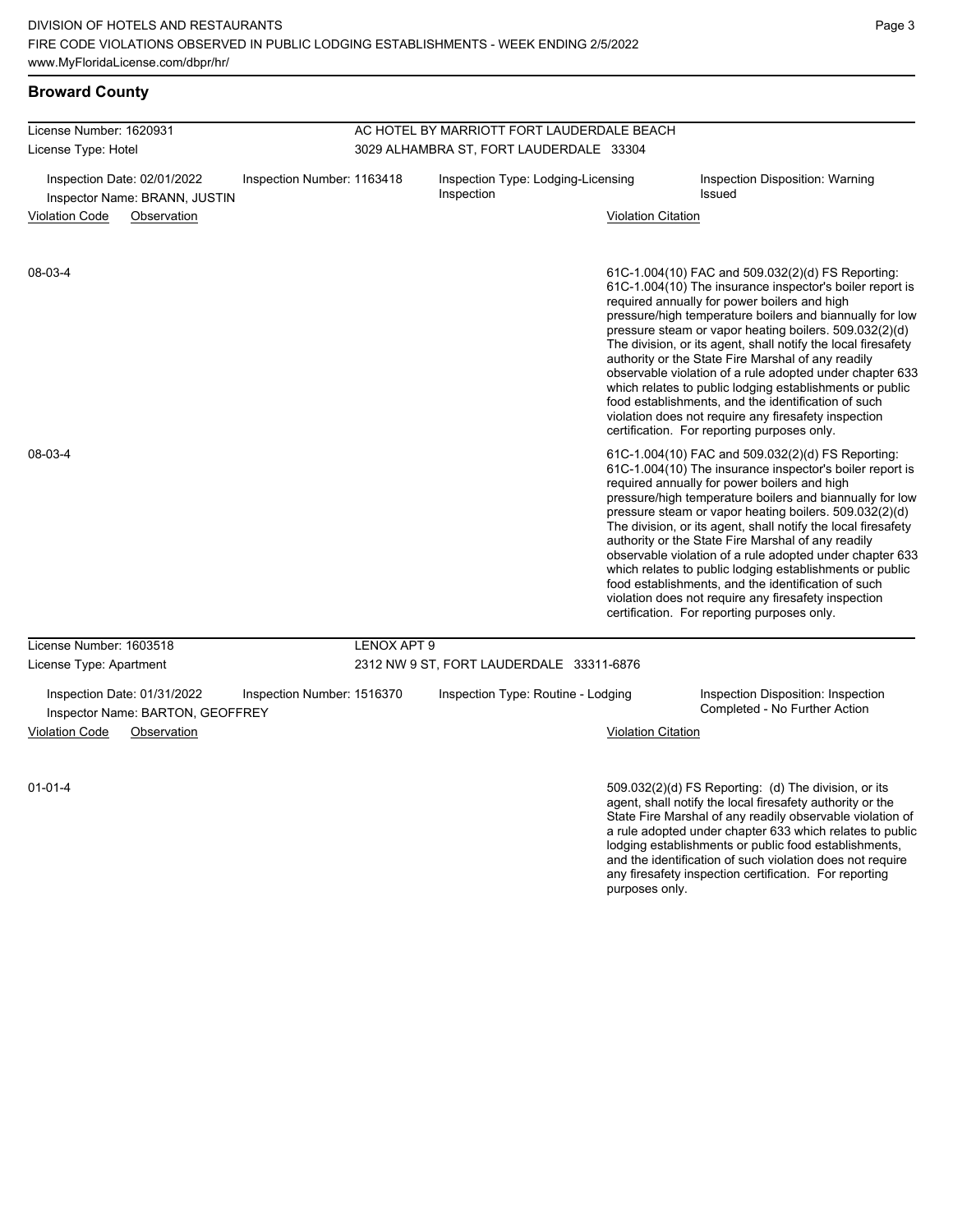| <b>Dade County</b>                                                                             |                    |                                       |                           |                                                                                                                                                                                                                                                                                                                                                                                                                            |
|------------------------------------------------------------------------------------------------|--------------------|---------------------------------------|---------------------------|----------------------------------------------------------------------------------------------------------------------------------------------------------------------------------------------------------------------------------------------------------------------------------------------------------------------------------------------------------------------------------------------------------------------------|
| License Number: 2327186                                                                        |                    | <b>REMINGTON APARTMENTS</b>           |                           |                                                                                                                                                                                                                                                                                                                                                                                                                            |
| License Type: Apartment                                                                        |                    | 30100 OLD DIXIE HWY, HOMESTEAD 33030  |                           |                                                                                                                                                                                                                                                                                                                                                                                                                            |
| Inspection Date: 01/31/2022<br>Inspection Number: 1525281<br>Inspector Name: LEIDECKER, EDILMA |                    | Inspection Type: Routine - Lodging    |                           | Inspection Disposition: Warning<br><b>Issued</b>                                                                                                                                                                                                                                                                                                                                                                           |
| <b>Violation Code</b><br>Observation                                                           |                    |                                       | <b>Violation Citation</b> |                                                                                                                                                                                                                                                                                                                                                                                                                            |
| 01-06-4                                                                                        |                    |                                       | purposes only.            | 509.032(2)(d) FS Reporting: (d) The division, or its<br>agent, shall notify the local firesafety authority or the<br>State Fire Marshal of any readily observable violation of<br>a rule adopted under chapter 633 which relates to public<br>lodging establishments or public food establishments,<br>and the identification of such violation does not require<br>any firesafety inspection certification. For reporting |
| License Number: 2303694                                                                        |                    | SUNNY ISLES APARTMENTS                |                           |                                                                                                                                                                                                                                                                                                                                                                                                                            |
| License Type: Apartment                                                                        |                    | 18200 NW 20 AVE, MIAMI GARDENS 33056  |                           |                                                                                                                                                                                                                                                                                                                                                                                                                            |
| Inspection Date: 02/04/2022<br>Inspection Number: 1534237<br>Inspector Name: STUBBS, CHRISTINE |                    | Inspection Type: Complaint Full       |                           | Inspection Disposition: Administrative<br>complaint recommended                                                                                                                                                                                                                                                                                                                                                            |
| <b>Violation Code</b><br>Observation                                                           |                    |                                       | <b>Violation Citation</b> |                                                                                                                                                                                                                                                                                                                                                                                                                            |
| $01 - 06 - 4$                                                                                  |                    |                                       | purposes only.            | 509.032(2)(d) FS Reporting: (d) The division, or its<br>agent, shall notify the local firesafety authority or the<br>State Fire Marshal of any readily observable violation of<br>a rule adopted under chapter 633 which relates to public<br>lodging establishments or public food establishments,<br>and the identification of such violation does not require<br>any firesafety inspection certification. For reporting |
| 04-05-4                                                                                        |                    |                                       | purposes only.            | 509.032(2)(d) FS Reporting: The division, or its agent,<br>shall notify the local firesafety authority or the State Fire<br>Marshal of any readily observable violation of a rule<br>adopted under chapter 633 which relates to public<br>lodging establishments or public food establishments,<br>and the identification of such violation does not require<br>any firesafety inspection certification. For reporting     |
| License Number: 2305672                                                                        | <b>MADELY APTS</b> |                                       |                           |                                                                                                                                                                                                                                                                                                                                                                                                                            |
| License Type: Apartment                                                                        |                    | 1935 NW FLAGLER TERR, MIAMI 331255346 |                           |                                                                                                                                                                                                                                                                                                                                                                                                                            |
| Inspection Date: 02/01/2022<br>Inspection Number: 1515740<br>Inspector Name: CRUZ, EDGAR       |                    | Inspection Type: Routine - Lodging    |                           | Inspection Disposition: Inspection<br>Completed - No Further Action                                                                                                                                                                                                                                                                                                                                                        |
| <b>Violation Code</b><br>Observation                                                           |                    |                                       | <b>Violation Citation</b> |                                                                                                                                                                                                                                                                                                                                                                                                                            |
| $01 - 02 - 4$                                                                                  |                    |                                       |                           | 509.032(2)(d) FS Reporting: (d) The division, or its<br>agent, shall notify the local firesafety authority or the<br>State Fire Marshal of any readily observable violation of<br>a rule adopted under chapter 633 which relates to public<br>lodging establishments or public food establishments,                                                                                                                        |

and the identification of such violation does not require any firesafety inspection certification. For reporting purposes only.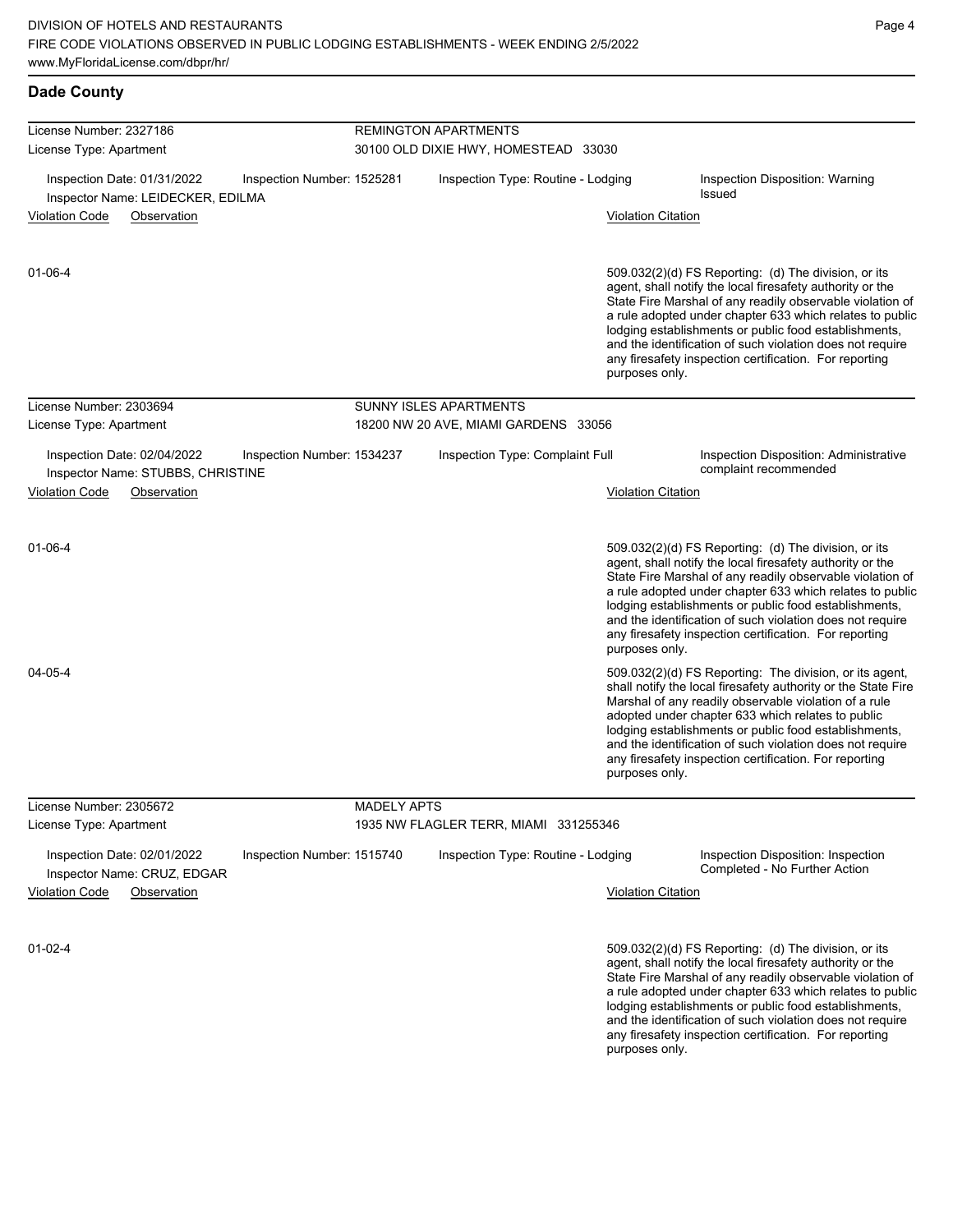and the identification of such violation does not require any firesafety inspection certification. For reporting

| <b>Dade County</b>                                                                                                                   |           |                                    |                           |                                                                                                                                                                                                                                                                                                                                                                                                                                                                                                                                                                                                                                                                                                  |
|--------------------------------------------------------------------------------------------------------------------------------------|-----------|------------------------------------|---------------------------|--------------------------------------------------------------------------------------------------------------------------------------------------------------------------------------------------------------------------------------------------------------------------------------------------------------------------------------------------------------------------------------------------------------------------------------------------------------------------------------------------------------------------------------------------------------------------------------------------------------------------------------------------------------------------------------------------|
| License Number: 2328178                                                                                                              |           | J W MARRIOTT HOTEL MIAMI           |                           |                                                                                                                                                                                                                                                                                                                                                                                                                                                                                                                                                                                                                                                                                                  |
| License Type: Hotel                                                                                                                  |           | 1109 BRICKELL AVE, MIAMI 33131     |                           |                                                                                                                                                                                                                                                                                                                                                                                                                                                                                                                                                                                                                                                                                                  |
| Inspection Date: 01/31/2022<br>Inspection Number: 1163122<br>Inspector Name: HENLEY, LATONYA                                         |           | Inspection Type: Routine - Lodging |                           | Inspection Disposition: Inspection<br>Completed - No Further Action                                                                                                                                                                                                                                                                                                                                                                                                                                                                                                                                                                                                                              |
| <b>Violation Code</b><br>Observation                                                                                                 |           |                                    | <b>Violation Citation</b> |                                                                                                                                                                                                                                                                                                                                                                                                                                                                                                                                                                                                                                                                                                  |
| $08 - 01 - 4$                                                                                                                        |           |                                    |                           | 61C-1.004(10) FAC and 509.032(2)(d) FS Reporting:<br>61C-1.004(10) The insurance inspector's boiler report is<br>required annually for power boilers and high<br>pressure/high temperature boilers and biannually for low<br>pressure steam or vapor heating boilers. 509.032(2)(d)<br>The division, or its agent, shall notify the local firesafety<br>authority or the State Fire Marshal of any readily<br>observable violation of a rule adopted under chapter 633<br>which relates to public lodging establishments or public<br>food establishments, and the identification of such<br>violation does not require any firesafety inspection<br>certification. For reporting purposes only. |
| License Number: 2301524                                                                                                              |           | 151 SW 18 AVENUE LLC               |                           |                                                                                                                                                                                                                                                                                                                                                                                                                                                                                                                                                                                                                                                                                                  |
| License Type: Apartment                                                                                                              |           | 151 SW 18 AVE, MIAMI 33135         |                           |                                                                                                                                                                                                                                                                                                                                                                                                                                                                                                                                                                                                                                                                                                  |
| Inspection Date: 02/02/2022<br>Inspection Number: 1526805<br>Inspector Name: GARCIA, B OSCAR<br><b>Violation Code</b><br>Observation |           | Inspection Type: Routine - Lodging | <b>Violation Citation</b> | Inspection Disposition: Inspection<br>Completed - No Further Action                                                                                                                                                                                                                                                                                                                                                                                                                                                                                                                                                                                                                              |
| $06 - 01 - 4$                                                                                                                        |           |                                    | purposes only.            | 509.032(2)(d) FS Reporting: The division, or its agent,<br>shall notify the local firesafety authority or the State Fire<br>Marshal of any readily observable violation of a rule<br>adopted under chapter 633 which relates to public<br>lodging establishments or public food establishments,<br>and the identification of such violation does not require<br>any firesafety inspection certification. For reporting                                                                                                                                                                                                                                                                           |
| License Number: 2307505                                                                                                              | A R O APT |                                    |                           |                                                                                                                                                                                                                                                                                                                                                                                                                                                                                                                                                                                                                                                                                                  |
| License Type: Apartment                                                                                                              |           | 212 SW 18 AVE, MIAMI 331352024     |                           |                                                                                                                                                                                                                                                                                                                                                                                                                                                                                                                                                                                                                                                                                                  |
| Inspection Date: 02/02/2022<br>Inspection Number: 1520403<br>Inspector Name: GARCIA, B OSCAR                                         |           | Inspection Type: Routine - Lodging |                           | Inspection Disposition: Inspection<br>Completed - No Further Action                                                                                                                                                                                                                                                                                                                                                                                                                                                                                                                                                                                                                              |
| <b>Violation Code</b><br>Observation                                                                                                 |           |                                    | <b>Violation Citation</b> |                                                                                                                                                                                                                                                                                                                                                                                                                                                                                                                                                                                                                                                                                                  |
| $06 - 01 - 4$                                                                                                                        |           |                                    |                           | 509.032(2)(d) FS Reporting: The division, or its agent,<br>shall notify the local firesafety authority or the State Fire<br>Marshal of any readily observable violation of a rule<br>adopted under chapter 633 which relates to public<br>lodging establishments or public food establishments,                                                                                                                                                                                                                                                                                                                                                                                                  |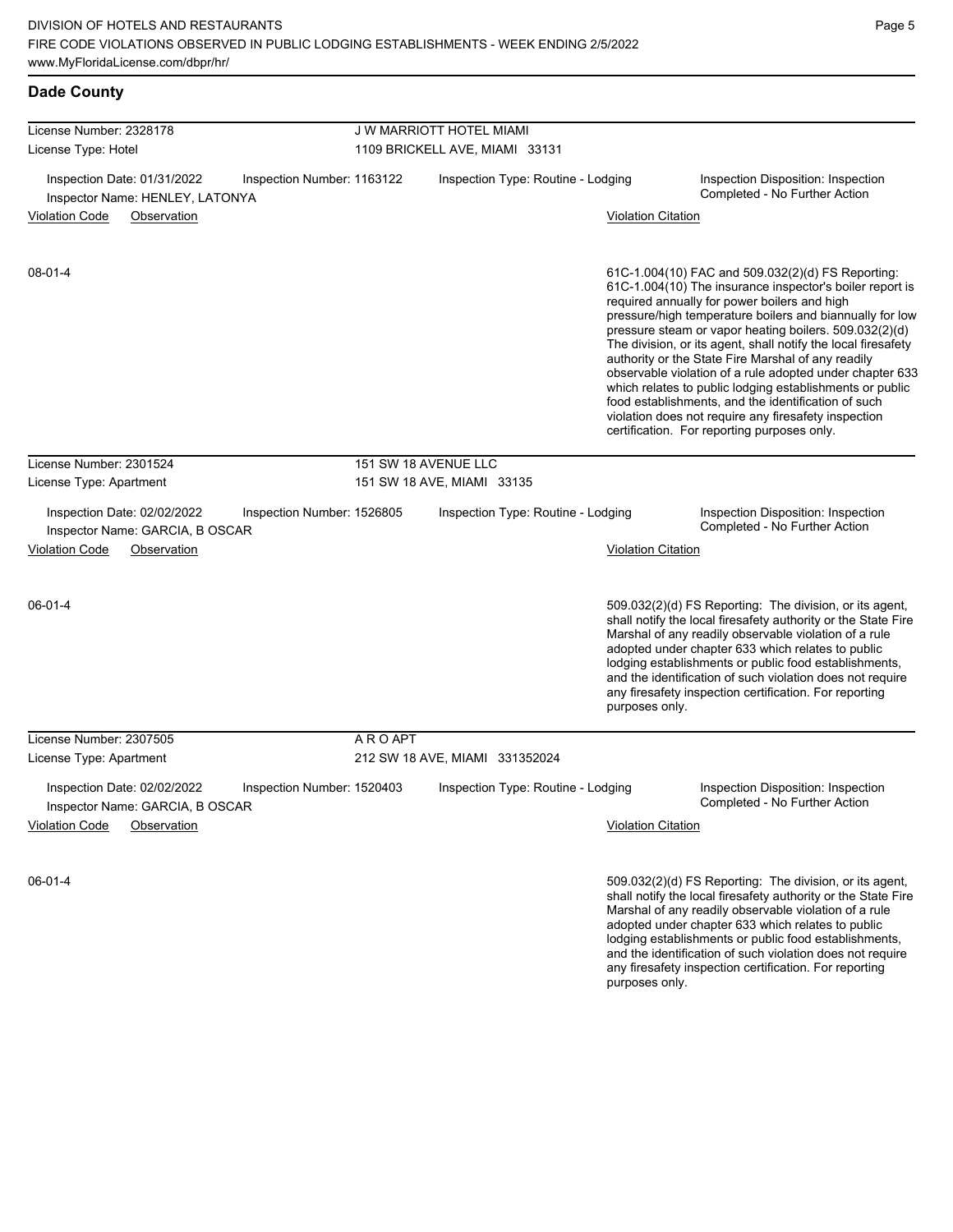| <b>Dade County</b>                                                                            |                       |                                                                           |                           |                                                                                                                                                                                                                                                                                                                                                                                                                                                                                                                                                                                                                                                                                                  |  |  |
|-----------------------------------------------------------------------------------------------|-----------------------|---------------------------------------------------------------------------|---------------------------|--------------------------------------------------------------------------------------------------------------------------------------------------------------------------------------------------------------------------------------------------------------------------------------------------------------------------------------------------------------------------------------------------------------------------------------------------------------------------------------------------------------------------------------------------------------------------------------------------------------------------------------------------------------------------------------------------|--|--|
| License Number: 2305936<br>License Type: Apartment                                            |                       | <b>BP 705 LLC</b><br>705 LENOX AVE, MIAMI BEACH 33139                     |                           |                                                                                                                                                                                                                                                                                                                                                                                                                                                                                                                                                                                                                                                                                                  |  |  |
| Inspection Date: 12/13/2021<br>Inspection Number: 1521433<br>Inspector Name: SWIGERT, RICHARD |                       | Inspection Type: Routine - Lodging                                        |                           | Inspection Disposition: Warning<br><b>Issued</b>                                                                                                                                                                                                                                                                                                                                                                                                                                                                                                                                                                                                                                                 |  |  |
| <b>Violation Code</b><br>Observation                                                          |                       |                                                                           | <b>Violation Citation</b> |                                                                                                                                                                                                                                                                                                                                                                                                                                                                                                                                                                                                                                                                                                  |  |  |
| 01-06-4                                                                                       |                       |                                                                           | purposes only.            | 509.032(2)(d) FS Reporting: (d) The division, or its<br>agent, shall notify the local firesafety authority or the<br>State Fire Marshal of any readily observable violation of<br>a rule adopted under chapter 633 which relates to public<br>lodging establishments or public food establishments,<br>and the identification of such violation does not require<br>any firesafety inspection certification. For reporting                                                                                                                                                                                                                                                                       |  |  |
| License Number: 2329368<br>License Type: Hotel                                                | <b>STARDUST MIAMI</b> | 910 COLLINS AVE, MIAMI BEACH 33139                                        |                           |                                                                                                                                                                                                                                                                                                                                                                                                                                                                                                                                                                                                                                                                                                  |  |  |
| Inspection Date: 01/31/2022<br>Inspection Number: 1164090<br>Inspector Name: BROWN, JARON     |                       | Inspection Type: Complaint Full                                           |                           | Inspection Disposition: Warning<br><b>Issued</b>                                                                                                                                                                                                                                                                                                                                                                                                                                                                                                                                                                                                                                                 |  |  |
| <b>Violation Code</b><br>Observation                                                          |                       |                                                                           | Violation Citation        |                                                                                                                                                                                                                                                                                                                                                                                                                                                                                                                                                                                                                                                                                                  |  |  |
| 01-06-4                                                                                       |                       |                                                                           | purposes only.            | 509.032(2)(d) FS Reporting: (d) The division, or its<br>agent, shall notify the local firesafety authority or the<br>State Fire Marshal of any readily observable violation of<br>a rule adopted under chapter 633 which relates to public<br>lodging establishments or public food establishments,<br>and the identification of such violation does not require<br>any firesafety inspection certification. For reporting                                                                                                                                                                                                                                                                       |  |  |
| License Number: 2329208                                                                       |                       | <b>GRAND BEACH HOTEL</b>                                                  |                           |                                                                                                                                                                                                                                                                                                                                                                                                                                                                                                                                                                                                                                                                                                  |  |  |
| License Type: Hotel<br>Inspection Date: 02/01/2022<br>Inspection Number: 1162256              |                       | 4835 COLLINS AVE, MIAMI BEACH 33140<br>Inspection Type: Routine - Lodging |                           | Inspection Disposition: Inspection                                                                                                                                                                                                                                                                                                                                                                                                                                                                                                                                                                                                                                                               |  |  |
| Inspector Name: UNZAGA, MILADYS<br>Violation Code<br>Observation                              |                       |                                                                           | Violation Citation        | Completed - No Further Action                                                                                                                                                                                                                                                                                                                                                                                                                                                                                                                                                                                                                                                                    |  |  |
| $08 - 01 - 4$                                                                                 |                       |                                                                           |                           | 61C-1.004(10) FAC and 509.032(2)(d) FS Reporting:<br>61C-1.004(10) The insurance inspector's boiler report is<br>required annually for power boilers and high<br>pressure/high temperature boilers and biannually for low<br>pressure steam or vapor heating boilers. 509.032(2)(d)<br>The division, or its agent, shall notify the local firesafety<br>authority or the State Fire Marshal of any readily<br>observable violation of a rule adopted under chapter 633<br>which relates to public lodging establishments or public<br>food establishments, and the identification of such<br>violation does not require any firesafety inspection<br>certification. For reporting purposes only. |  |  |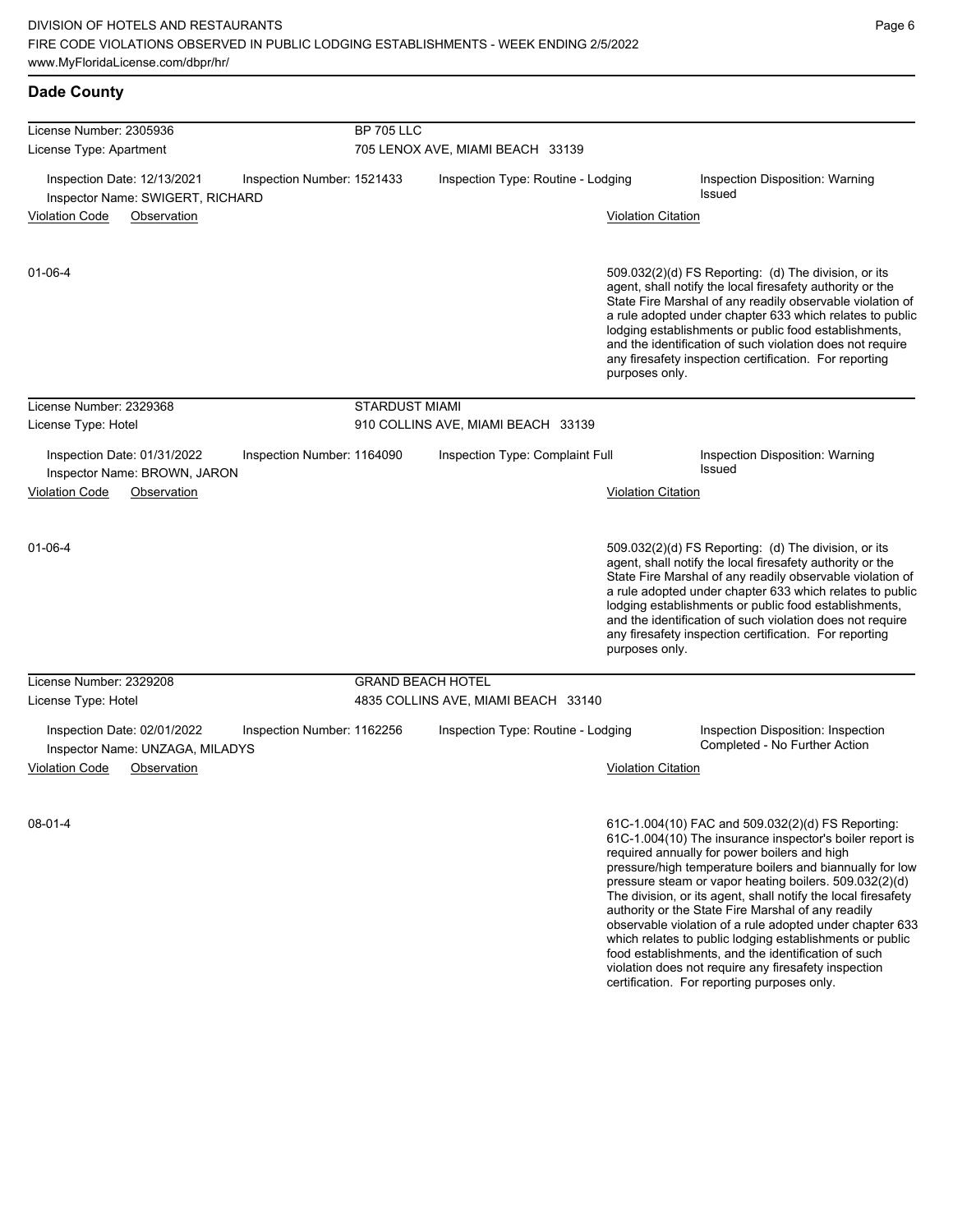any firesafety inspection certification. For reporting

| <b>Dade County</b>                                                      |                            |                                                  |                                                                                                                                                                                                                                                                                                                                                                                                                                              |  |  |  |
|-------------------------------------------------------------------------|----------------------------|--------------------------------------------------|----------------------------------------------------------------------------------------------------------------------------------------------------------------------------------------------------------------------------------------------------------------------------------------------------------------------------------------------------------------------------------------------------------------------------------------------|--|--|--|
| License Number: 2330723                                                 | THE MANSIONS               |                                                  |                                                                                                                                                                                                                                                                                                                                                                                                                                              |  |  |  |
| License Type: Apartment                                                 |                            | 1001 W 46 ST, MIAMI BEACH 33140                  |                                                                                                                                                                                                                                                                                                                                                                                                                                              |  |  |  |
| Inspection Date: 02/01/2022<br>Inspector Name: UNZAGA, MILADYS          | Inspection Number: 1534042 | Inspection Type: Lodging-Licensing<br>Inspection | Inspection Disposition: Inspection<br>Completed - No Further Action                                                                                                                                                                                                                                                                                                                                                                          |  |  |  |
| <b>Violation Code</b><br>Observation                                    |                            |                                                  | <b>Violation Citation</b>                                                                                                                                                                                                                                                                                                                                                                                                                    |  |  |  |
| 01-06-4                                                                 |                            |                                                  | 509.032(2)(d) FS Reporting: (d) The division, or its<br>agent, shall notify the local firesafety authority or the<br>State Fire Marshal of any readily observable violation of<br>a rule adopted under chapter 633 which relates to public<br>lodging establishments or public food establishments,<br>and the identification of such violation does not require<br>any firesafety inspection certification. For reporting<br>purposes only. |  |  |  |
| License Number: 2303056                                                 |                            | 8035 HARDING AVENUE                              |                                                                                                                                                                                                                                                                                                                                                                                                                                              |  |  |  |
| License Type: Apartment                                                 |                            | 8035 HARDING AVE, MIAMI BEACH 33141              |                                                                                                                                                                                                                                                                                                                                                                                                                                              |  |  |  |
| Inspection Date: 02/02/2022                                             | Inspection Number: 1517672 | Inspection Type: Routine - Lodging               | Inspection Disposition: Inspection<br>Completed - No Further Action                                                                                                                                                                                                                                                                                                                                                                          |  |  |  |
| Inspector Name: PRIETO, VICENTE<br><b>Violation Code</b><br>Observation |                            |                                                  | <b>Violation Citation</b>                                                                                                                                                                                                                                                                                                                                                                                                                    |  |  |  |
| $01 - 03 - 4$                                                           |                            |                                                  | 509.032(2)(d) FS Reporting: (d) The division, or its<br>agent, shall notify the local firesafety authority or the<br>State Fire Marshal of any readily observable violation of<br>a rule adopted under chapter 633 which relates to public<br>lodging establishments or public food establishments,<br>and the identification of such violation does not require<br>any firesafety inspection certification. For reporting<br>purposes only. |  |  |  |
| License Number: 2309871                                                 |                            | 8011 HARDING AVENUE                              |                                                                                                                                                                                                                                                                                                                                                                                                                                              |  |  |  |
| License Type: Apartment                                                 |                            | 8011 HARDING AVE, MIAMI BEACH 33141              |                                                                                                                                                                                                                                                                                                                                                                                                                                              |  |  |  |
| Inspection Date: 01/31/2022<br>Inspector Name: PRIETO, VICENTE          | Inspection Number: 1522399 | Inspection Type: Routine - Lodging               | Inspection Disposition: Inspection<br>Completed - No Further Action                                                                                                                                                                                                                                                                                                                                                                          |  |  |  |
| <b>Violation Code</b><br>Observation                                    |                            |                                                  | <b>Violation Citation</b>                                                                                                                                                                                                                                                                                                                                                                                                                    |  |  |  |
| $01 - 06 - 4$                                                           |                            |                                                  | 509.032(2)(d) FS Reporting: (d) The division, or its<br>agent, shall notify the local firesafety authority or the<br>State Fire Marshal of any readily observable violation of<br>a rule adopted under chapter 633 which relates to public<br>lodging establishments or public food establishments,<br>and the identification of such violation does not require<br>any firesafety inspection certification. For reporting<br>purposes only. |  |  |  |
| License Number: 2300281                                                 |                            | JLL APTS 2275 NW 23 ST                           |                                                                                                                                                                                                                                                                                                                                                                                                                                              |  |  |  |
| License Type: Apartment                                                 |                            | 2275 NW 23 ST, MIAMI 33142                       |                                                                                                                                                                                                                                                                                                                                                                                                                                              |  |  |  |
| Inspection Date: 02/02/2022<br>Inspector Name: BROWN, JARON             | Inspection Number: 1513634 | Inspection Type: Routine - Lodging               | Inspection Disposition: Inspection<br>Completed - No Further Action                                                                                                                                                                                                                                                                                                                                                                          |  |  |  |
| <b>Violation Code</b><br>Observation                                    |                            |                                                  | <b>Violation Citation</b>                                                                                                                                                                                                                                                                                                                                                                                                                    |  |  |  |
| 01-06-4                                                                 |                            |                                                  | 509.032(2)(d) FS Reporting: (d) The division, or its<br>agent, shall notify the local firesafety authority or the<br>State Fire Marshal of any readily observable violation of<br>a rule adopted under chapter 633 which relates to public<br>lodging establishments or public food establishments,<br>and the identification of such violation does not require                                                                             |  |  |  |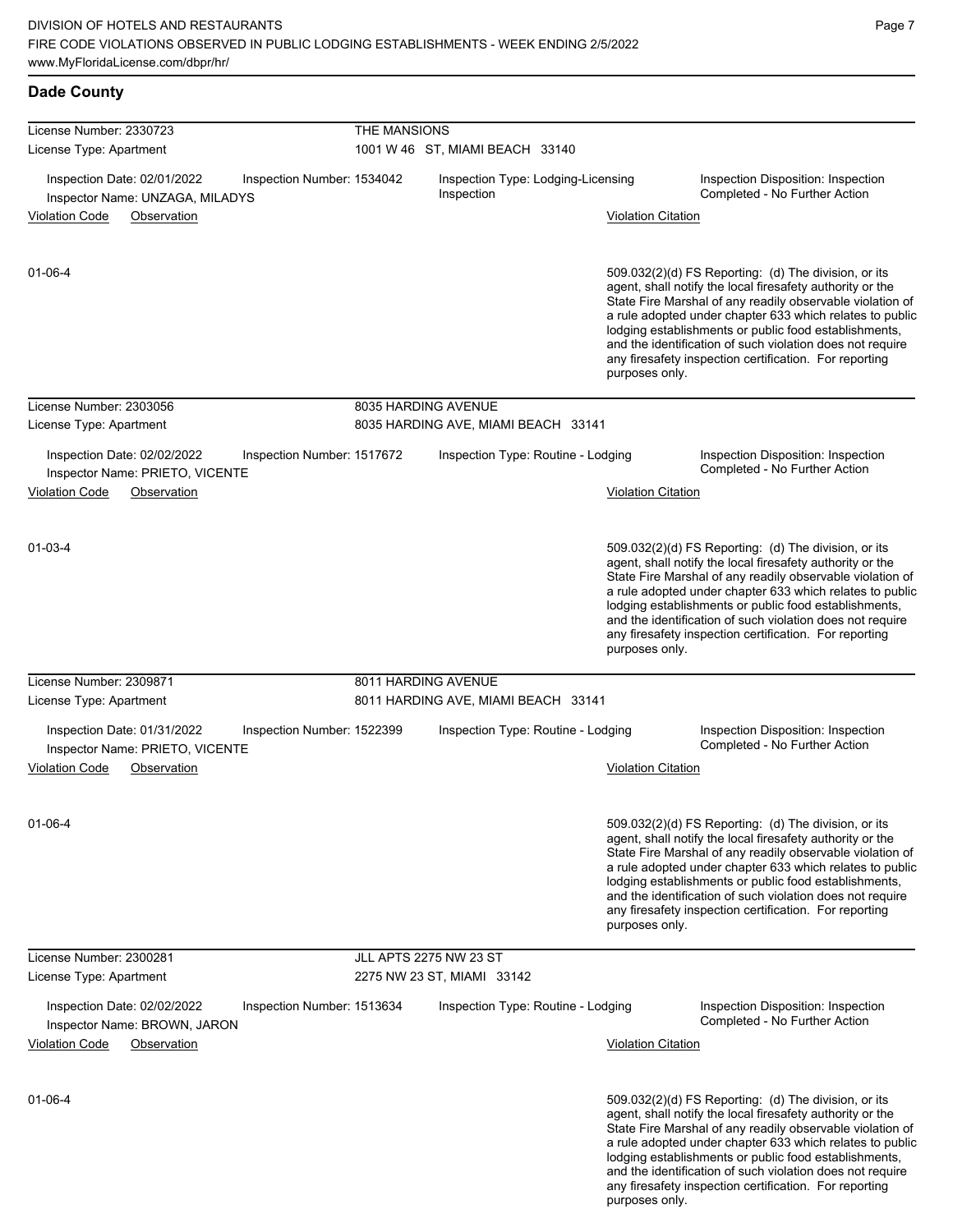| <b>Dade County</b>                                                                        |                                    |                                                                                                                                                                                                                                                                                                                                                                                                                                              |
|-------------------------------------------------------------------------------------------|------------------------------------|----------------------------------------------------------------------------------------------------------------------------------------------------------------------------------------------------------------------------------------------------------------------------------------------------------------------------------------------------------------------------------------------------------------------------------------------|
| License Number: 2307747                                                                   | ALEXAS INVESTMENT INC              |                                                                                                                                                                                                                                                                                                                                                                                                                                              |
| 1765 NW 23 ST, MIAMI 33142<br>License Type: Apartment                                     |                                    |                                                                                                                                                                                                                                                                                                                                                                                                                                              |
| Inspection Date: 02/02/2022<br>Inspection Number: 1530864<br>Inspector Name: BROWN, JARON | Inspection Type: Routine - Lodging | Inspection Disposition: Inspection<br>Completed - No Further Action                                                                                                                                                                                                                                                                                                                                                                          |
| <b>Violation Code</b><br>Observation                                                      |                                    | <b>Violation Citation</b>                                                                                                                                                                                                                                                                                                                                                                                                                    |
| $01 - 06 - 4$                                                                             |                                    | 509.032(2)(d) FS Reporting: (d) The division, or its<br>agent, shall notify the local firesafety authority or the<br>State Fire Marshal of any readily observable violation of<br>a rule adopted under chapter 633 which relates to public<br>lodging establishments or public food establishments,<br>and the identification of such violation does not require<br>any firesafety inspection certification. For reporting<br>purposes only. |
| License Number: 2308320                                                                   | ALLAPATTAH APARTMENTS LLC          |                                                                                                                                                                                                                                                                                                                                                                                                                                              |
| License Type: Apartment                                                                   | 2201 NW 30 ST, MIAMI 33142         |                                                                                                                                                                                                                                                                                                                                                                                                                                              |
| Inspection Date: 02/01/2022<br>Inspection Number: 1525864<br>Inspector Name: BROWN, JARON | Inspection Type: Routine - Lodging | Inspection Disposition: Inspection<br>Completed - No Further Action                                                                                                                                                                                                                                                                                                                                                                          |
| <b>Violation Code</b><br>Observation                                                      |                                    | <b>Violation Citation</b>                                                                                                                                                                                                                                                                                                                                                                                                                    |
| $01 - 06 - 4$                                                                             |                                    | 509.032(2)(d) FS Reporting: (d) The division, or its<br>agent, shall notify the local firesafety authority or the                                                                                                                                                                                                                                                                                                                            |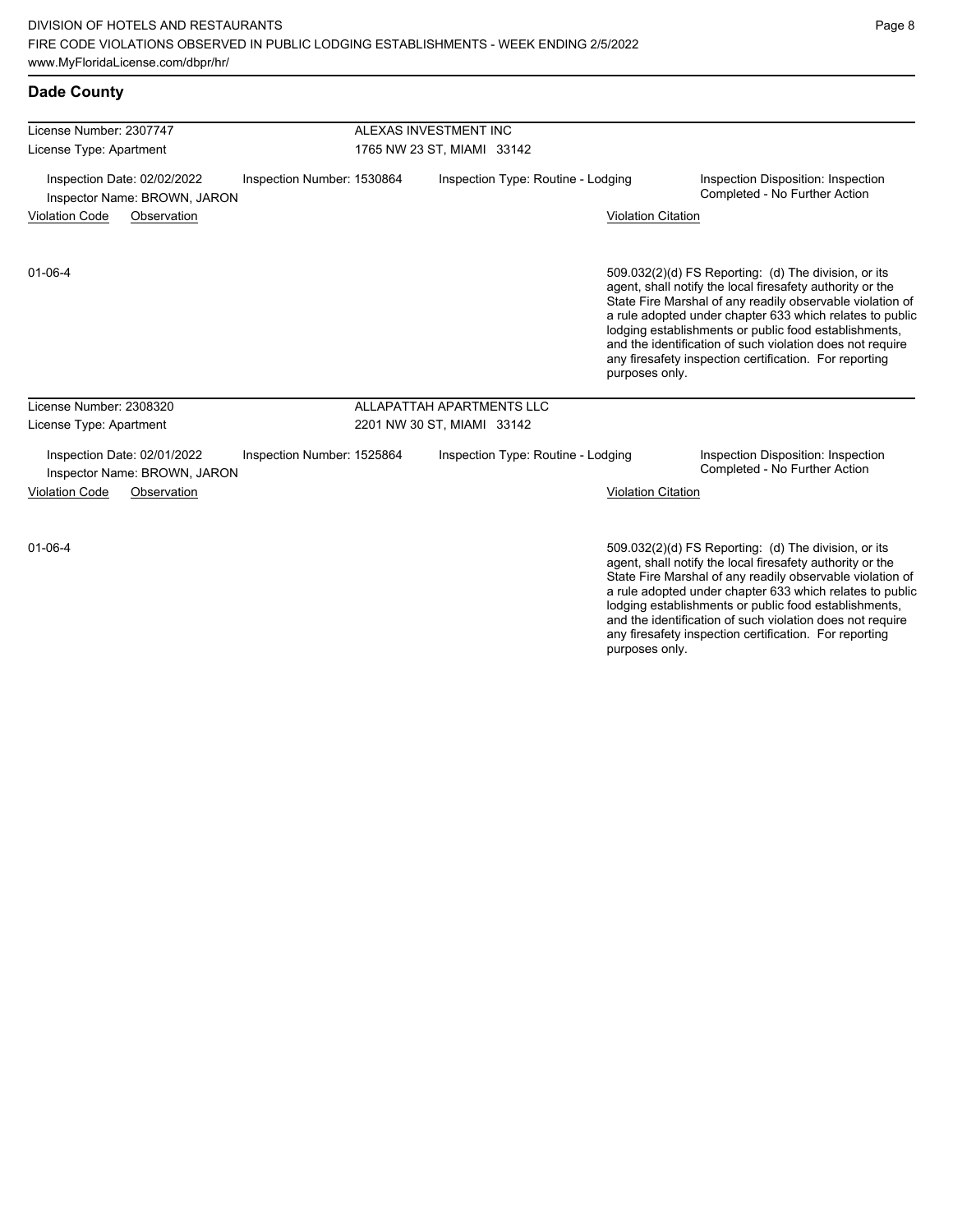# **Duval County**

License Number: 2613349 License Type: Apartment SORREL LUXURY APARTMENTS 12001 ABESS BLVD, JACKSONVILLE 32225 Inspection Date: 02/04/2022 Inspection Number: 1521860 Inspection Type: Routine - Lodging Inspection Disposition: Inspection<br>Inspector Name: THOMAS PHILIP Inspector Name: THOMAS, PHILIP Violation Code Observation Violation Citation

07-01-4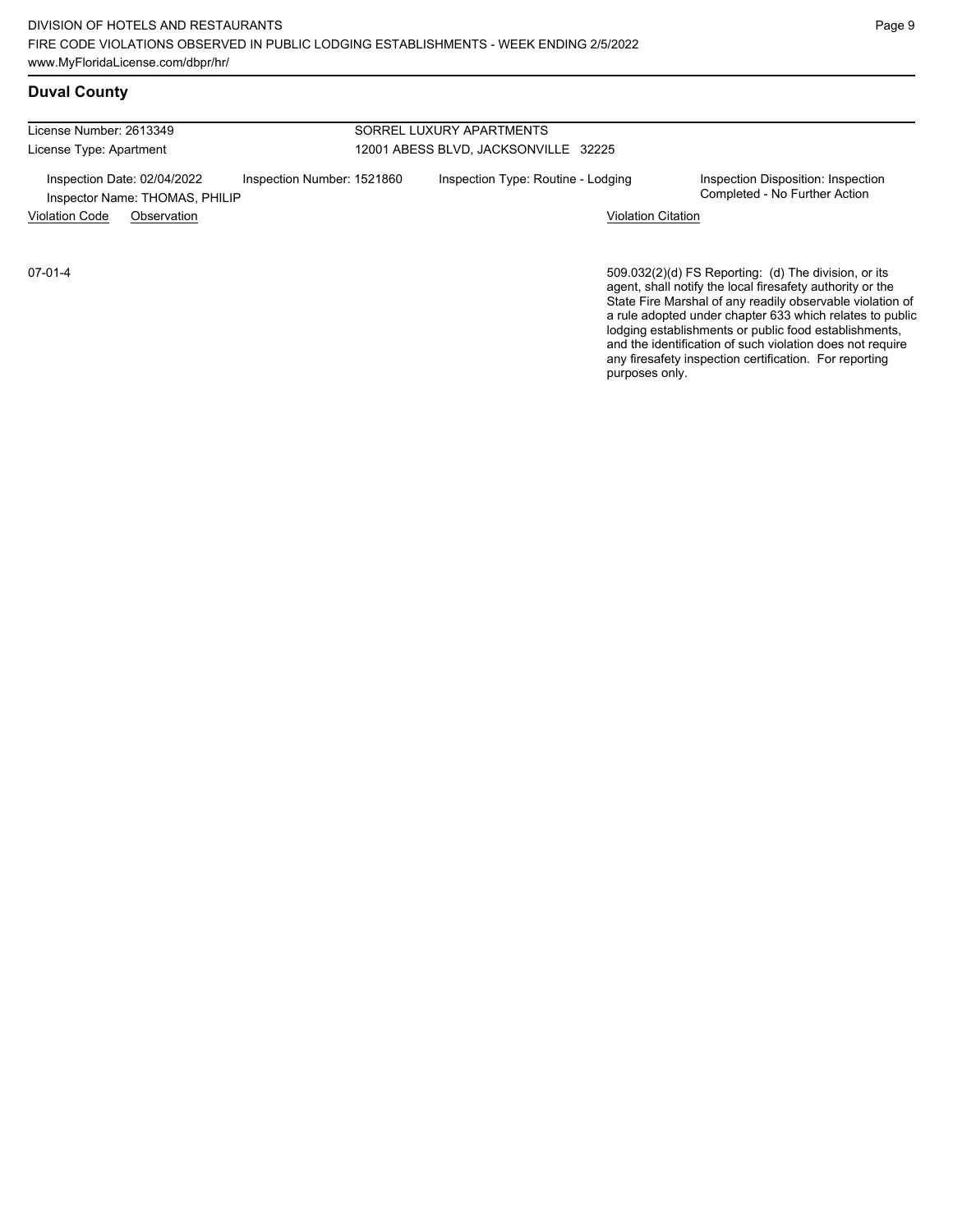**Escambia County**

| License Number: 2705383                                           |                            | <b>HAMPTON INN P'COLA AIRPORT</b>    |                           |                                                                                                                                                                                                                                                                                                                                                                                                                                                                                                                                                                                                                                                                                                  |  |
|-------------------------------------------------------------------|----------------------------|--------------------------------------|---------------------------|--------------------------------------------------------------------------------------------------------------------------------------------------------------------------------------------------------------------------------------------------------------------------------------------------------------------------------------------------------------------------------------------------------------------------------------------------------------------------------------------------------------------------------------------------------------------------------------------------------------------------------------------------------------------------------------------------|--|
| License Type: Hotel                                               |                            | 2187 AIRPORT BLVD, PENSACOLA 32504   |                           |                                                                                                                                                                                                                                                                                                                                                                                                                                                                                                                                                                                                                                                                                                  |  |
| Inspection Date: 02/04/2022<br>Inspector Name: ALBRITTON, GREGORY | Inspection Number: 1163065 | Inspection Type: Routine - Lodging   |                           | Inspection Disposition: Inspection<br>Completed - No Further Action                                                                                                                                                                                                                                                                                                                                                                                                                                                                                                                                                                                                                              |  |
| <b>Violation Code</b><br>Observation                              |                            |                                      | <b>Violation Citation</b> |                                                                                                                                                                                                                                                                                                                                                                                                                                                                                                                                                                                                                                                                                                  |  |
| 08-03-4                                                           |                            |                                      |                           | 61C-1.004(10) FAC and 509.032(2)(d) FS Reporting:<br>61C-1.004(10) The insurance inspector's boiler report is<br>required annually for power boilers and high<br>pressure/high temperature boilers and biannually for low<br>pressure steam or vapor heating boilers. 509.032(2)(d)<br>The division, or its agent, shall notify the local firesafety<br>authority or the State Fire Marshal of any readily<br>observable violation of a rule adopted under chapter 633<br>which relates to public lodging establishments or public<br>food establishments, and the identification of such<br>violation does not require any firesafety inspection<br>certification. For reporting purposes only. |  |
| License Number: 2702965                                           |                            | <b>JASMINE CREEK APARTMENTS</b>      |                           |                                                                                                                                                                                                                                                                                                                                                                                                                                                                                                                                                                                                                                                                                                  |  |
| License Type: Apartment                                           |                            | 1878 E NINE MILE RD, PENSACOLA 32514 |                           |                                                                                                                                                                                                                                                                                                                                                                                                                                                                                                                                                                                                                                                                                                  |  |
| Inspection Date: 02/01/2022<br>Inspector Name: ALBRITTON, GREGORY | Inspection Number: 1514727 | Inspection Type: Routine - Lodging   |                           | Inspection Disposition: Call Back -<br>Extension given, pending                                                                                                                                                                                                                                                                                                                                                                                                                                                                                                                                                                                                                                  |  |
| <b>Violation Code</b><br>Observation                              |                            |                                      | <b>Violation Citation</b> |                                                                                                                                                                                                                                                                                                                                                                                                                                                                                                                                                                                                                                                                                                  |  |
| $12 - 04 - 4$                                                     |                            |                                      |                           | 61C-1.004(5) FAC High Priority: All building structural<br>components, attachments and fixtures shall be kept in                                                                                                                                                                                                                                                                                                                                                                                                                                                                                                                                                                                 |  |

components, attachments and fixtures shall be kept in good repair.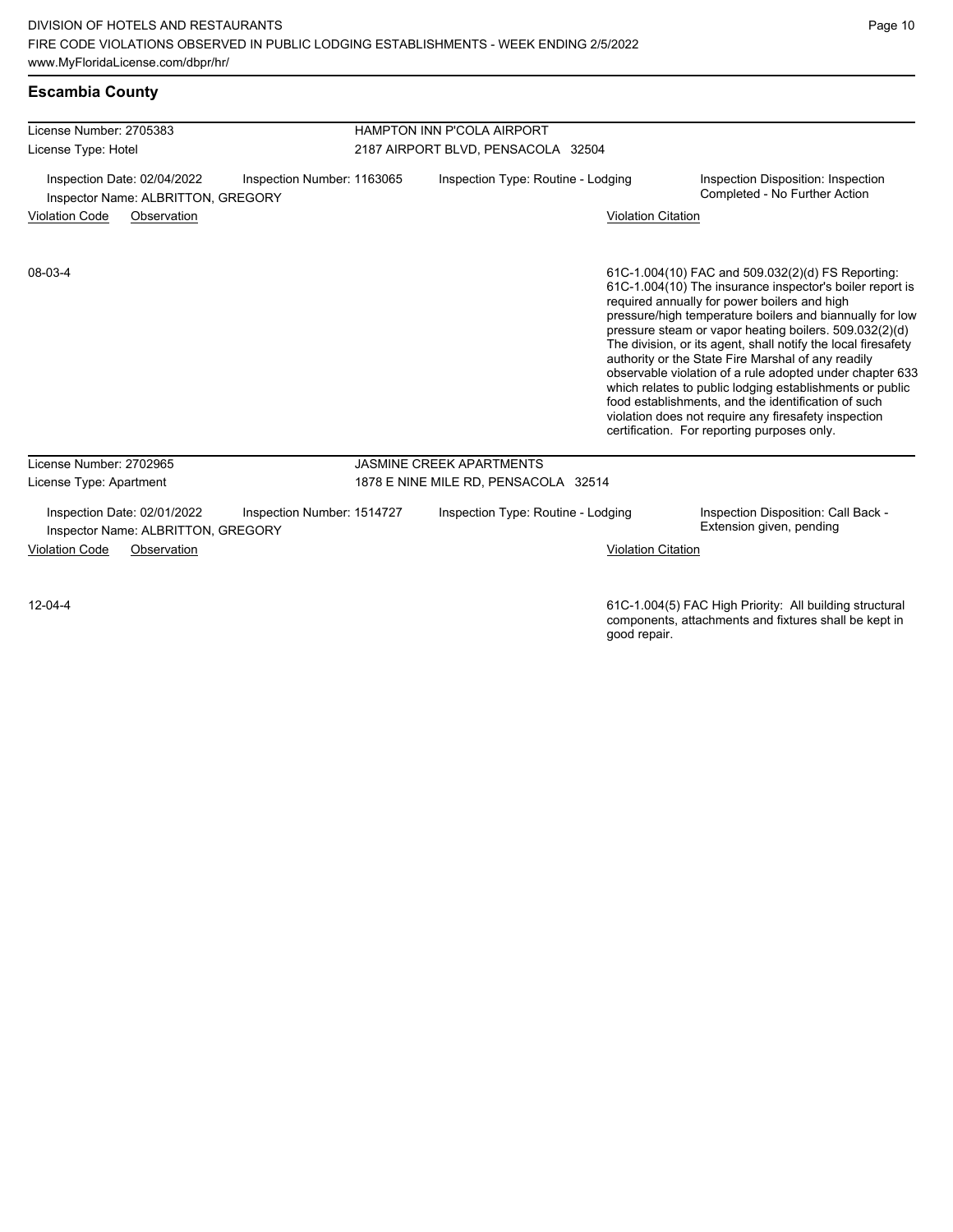### **Hillsborough County**

| License Number: 3906958                                       |                            | <b>CYPRESS LAKE APARTMENTS</b>       |                                                                                                                                                                                                                                                                                                                                                                                                                                              |  |  |  |
|---------------------------------------------------------------|----------------------------|--------------------------------------|----------------------------------------------------------------------------------------------------------------------------------------------------------------------------------------------------------------------------------------------------------------------------------------------------------------------------------------------------------------------------------------------------------------------------------------------|--|--|--|
| License Type: Apartment                                       |                            | 4711 W WATERS AVE, TAMPA 336141419   |                                                                                                                                                                                                                                                                                                                                                                                                                                              |  |  |  |
| Inspection Date: 02/03/2022<br>Inspector Name: CANNELLA, MARK | Inspection Number: 1515862 | Inspection Type: Routine - Lodging   | Inspection Disposition: Call Back -<br>Complied                                                                                                                                                                                                                                                                                                                                                                                              |  |  |  |
| <b>Violation Code</b><br>Observation                          |                            |                                      | <b>Violation Citation</b>                                                                                                                                                                                                                                                                                                                                                                                                                    |  |  |  |
| $01 - 03 - 4$                                                 |                            |                                      | 509.032(2)(d) FS Reporting: (d) The division, or its<br>agent, shall notify the local firesafety authority or the<br>State Fire Marshal of any readily observable violation of<br>a rule adopted under chapter 633 which relates to public<br>lodging establishments or public food establishments,<br>and the identification of such violation does not require<br>any firesafety inspection certification. For reporting<br>purposes only. |  |  |  |
| License Number: 3912935                                       |                            | THE PRESERVE AT TAMPA PALMS          |                                                                                                                                                                                                                                                                                                                                                                                                                                              |  |  |  |
| License Type: Apartment                                       |                            | 17220 HEART OF PALMS DR, TAMPA 33647 |                                                                                                                                                                                                                                                                                                                                                                                                                                              |  |  |  |
| Inspection Date: 01/31/2022<br>Inspector Name: POWELL, DAVID  | Inspection Number: 1517424 | Inspection Type: Routine - Lodging   | Inspection Disposition: Inspection<br>Completed - No Further Action                                                                                                                                                                                                                                                                                                                                                                          |  |  |  |
| <b>Violation Code</b><br>Observation                          |                            |                                      | <b>Violation Citation</b>                                                                                                                                                                                                                                                                                                                                                                                                                    |  |  |  |
| $01 - 02 - 4$                                                 |                            |                                      | 509.032(2)(d) FS Reporting: (d) The division, or its                                                                                                                                                                                                                                                                                                                                                                                         |  |  |  |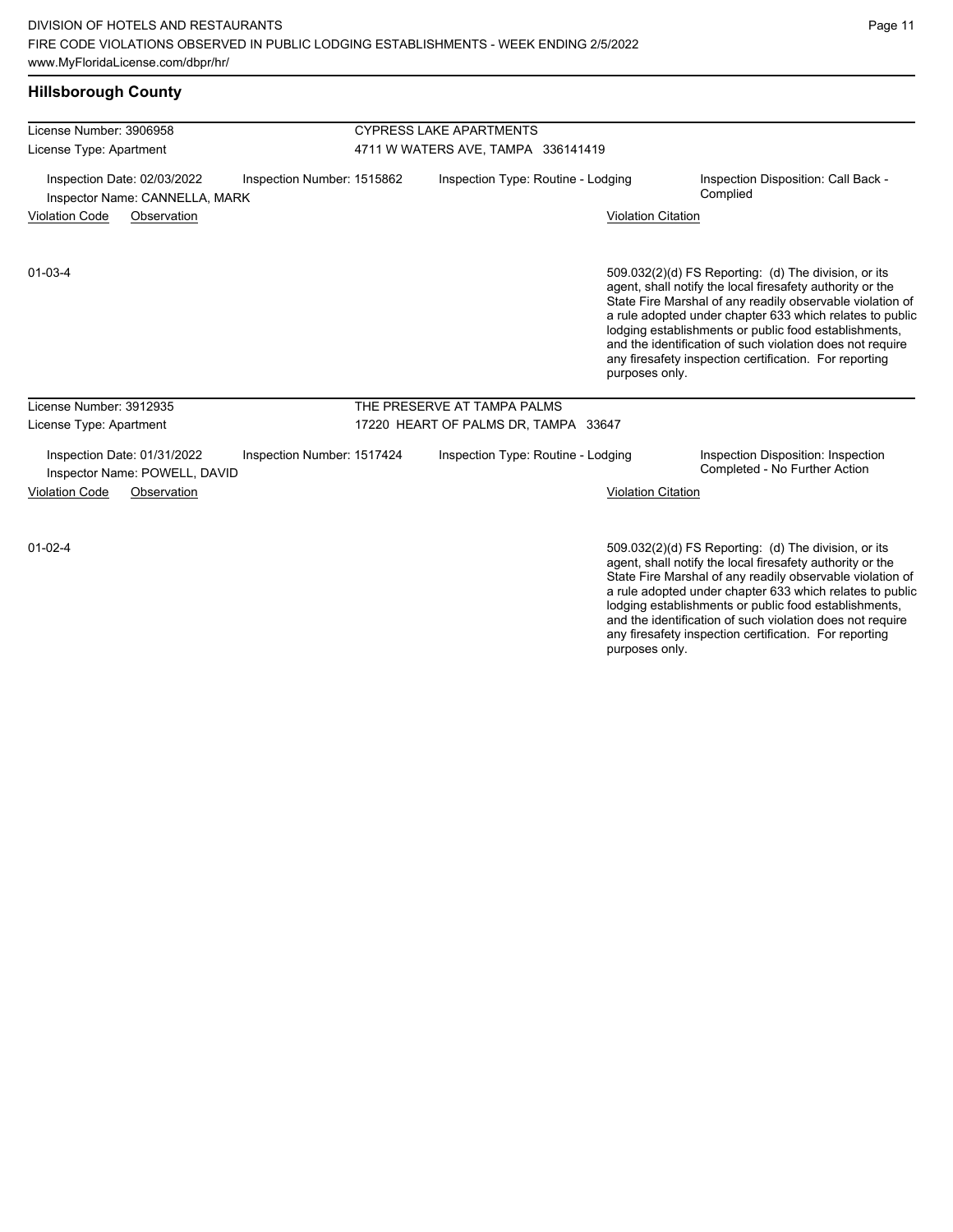License Number: 4100095 License Type: Motel VERO BEACH INN AND SUITES 8797 20 ST, VERO BEACH 32966 Inspection Date: 02/02/2022 Inspection Number: 1220191 Inspection Type: Routine - Lodging Inspection Disposition: Inspection<br>Inspector Name: SCHUCK GREGORY Inspector Name: SCHUCK, GREGORY Violation Code Observation Violation Citation

02-07-4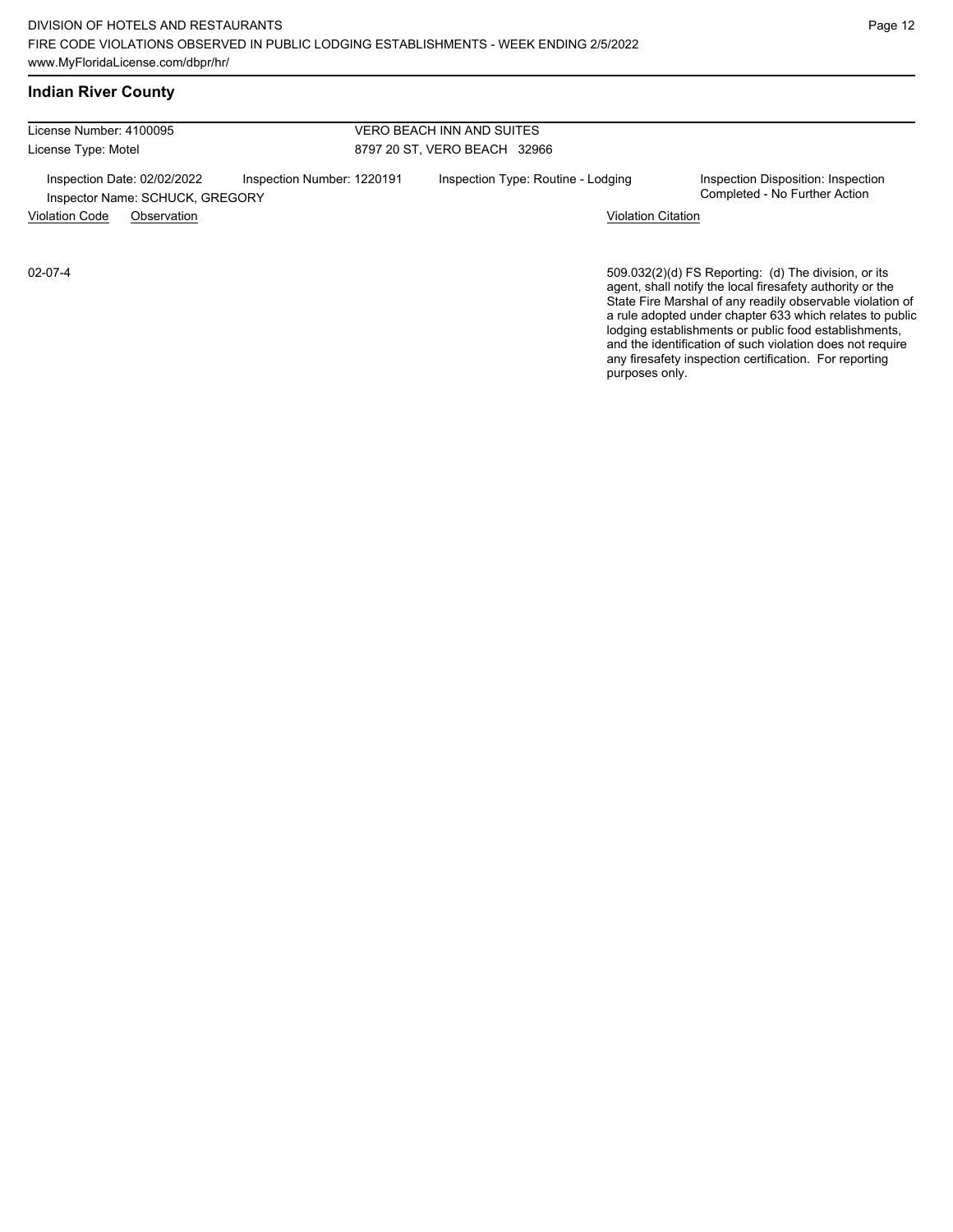| <b>Orange County</b>                                                                                      |                            |                                                     |                           |                                                                                                                                                                                                                                                                                                                                                                                                                                                                                                                                                                                                                                                                                                                                                                                                                                                                   |
|-----------------------------------------------------------------------------------------------------------|----------------------------|-----------------------------------------------------|---------------------------|-------------------------------------------------------------------------------------------------------------------------------------------------------------------------------------------------------------------------------------------------------------------------------------------------------------------------------------------------------------------------------------------------------------------------------------------------------------------------------------------------------------------------------------------------------------------------------------------------------------------------------------------------------------------------------------------------------------------------------------------------------------------------------------------------------------------------------------------------------------------|
| License Number: 5811128<br>License Type: Hotel                                                            |                            | KATERINA HOTEL ORLANDO<br>830 LEE RD, ORLANDO 32810 |                           |                                                                                                                                                                                                                                                                                                                                                                                                                                                                                                                                                                                                                                                                                                                                                                                                                                                                   |
| Inspection Date: 01/31/2022<br>Inspector Name: MONTGOMERY, DOREEN<br><b>Violation Code</b><br>Observation | Inspection Number: 1163583 | Inspection Type: Complaint Full                     | <b>Violation Citation</b> | Inspection Disposition: Call Back -<br>Complied                                                                                                                                                                                                                                                                                                                                                                                                                                                                                                                                                                                                                                                                                                                                                                                                                   |
| 04-02-4                                                                                                   |                            |                                                     |                           | 509.215(1) and (2) and 509.032(2)(d) FS Reporting:<br>509.215(1) Each guest room shall be equipped with an<br>approved listed single-station smoke detector meeting<br>the minimum requirements of NFPA-74 Standards for<br>the Installation, Maintenance and Use of Household Fire<br>Warning Equipment. (2) The building has smoke<br>detectors in each guest room individually annunciating<br>to a panel at a supervised location. 509.032(2)(d) The<br>division, or its agent, shall notify the local firesafety<br>authority or the State Fire Marshal of any readily<br>observable violation of a rule adopted under chapter 633<br>which relates to public lodging establishments or public<br>food establishments, and the identification of such<br>violation does not require any firesafety inspection<br>certification. For reporting purposes only. |
| License Number: 5801823                                                                                   |                            | FOUR POINTS BY SHERATON ORLANDO INTERNATIONAL DRIVE |                           |                                                                                                                                                                                                                                                                                                                                                                                                                                                                                                                                                                                                                                                                                                                                                                                                                                                                   |
| License Type: Hotel                                                                                       |                            | 5905 INTERNATIONAL DR, ORLANDO 32819                |                           |                                                                                                                                                                                                                                                                                                                                                                                                                                                                                                                                                                                                                                                                                                                                                                                                                                                                   |
| Inspection Date: 02/04/2022<br>Inspector Name: KOSTELNY, ROGER                                            | Inspection Number: 1162271 | Inspection Type: Routine - Lodging                  |                           | Inspection Disposition: Warning<br>Issued                                                                                                                                                                                                                                                                                                                                                                                                                                                                                                                                                                                                                                                                                                                                                                                                                         |
| <b>Violation Code</b><br>Observation                                                                      |                            | <b>Violation Citation</b>                           |                           |                                                                                                                                                                                                                                                                                                                                                                                                                                                                                                                                                                                                                                                                                                                                                                                                                                                                   |
| 08-01-4                                                                                                   |                            |                                                     |                           | 61C-1.004(10) FAC and 509.032(2)(d) FS Reporting:<br>61C-1.004(10) The insurance inspector's boiler report is<br>required annually for power boilers and high<br>pressure/high temperature boilers and biannually for low<br>pressure steam or vapor heating boilers. 509.032(2)(d)<br>The division, or its agent, shall notify the local firesafety<br>authority or the State Fire Marshal of any readily<br>observable violation of a rule adopted under chapter 633<br>which relates to public lodging establishments or public<br>food establishments, and the identification of such<br>violation does not require any firesafety inspection<br>certification. For reporting purposes only.                                                                                                                                                                  |
| License Number: 5804660                                                                                   |                            | RAMADA LAKEFRONT                                    |                           |                                                                                                                                                                                                                                                                                                                                                                                                                                                                                                                                                                                                                                                                                                                                                                                                                                                                   |
| License Type: Motel                                                                                       |                            | 6500 INTERNATIONAL DR, ORLANDO 328198218            |                           |                                                                                                                                                                                                                                                                                                                                                                                                                                                                                                                                                                                                                                                                                                                                                                                                                                                                   |
| Inspection Date: 02/02/2022<br>Inspector Name: BACHOO, SAVITRI<br><b>Violation Code</b><br>Observation    | Inspection Number: 1221570 | Inspection Type: Complaint Full                     | <b>Violation Citation</b> | Inspection Disposition: Call Back -<br>Complied                                                                                                                                                                                                                                                                                                                                                                                                                                                                                                                                                                                                                                                                                                                                                                                                                   |
| 08-01-4                                                                                                   |                            |                                                     |                           | 61C-1.004(10) FAC and 509.032(2)(d) FS Reporting:<br>61C-1.004(10) The insurance inspector's boiler report is<br>required annually for power boilers and high<br>pressure/high temperature boilers and biannually for low<br>pressure steam or vapor heating boilers. 509.032(2)(d)<br>The division, or its agent, shall notify the local firesafety<br>authority or the State Fire Marshal of any readily<br>observable violation of a rule adopted under chapter 633<br>which relates to public lodging establishments or public                                                                                                                                                                                                                                                                                                                                |

food establishments, and the identification of such violation does not require any firesafety inspection certification. For reporting purposes only.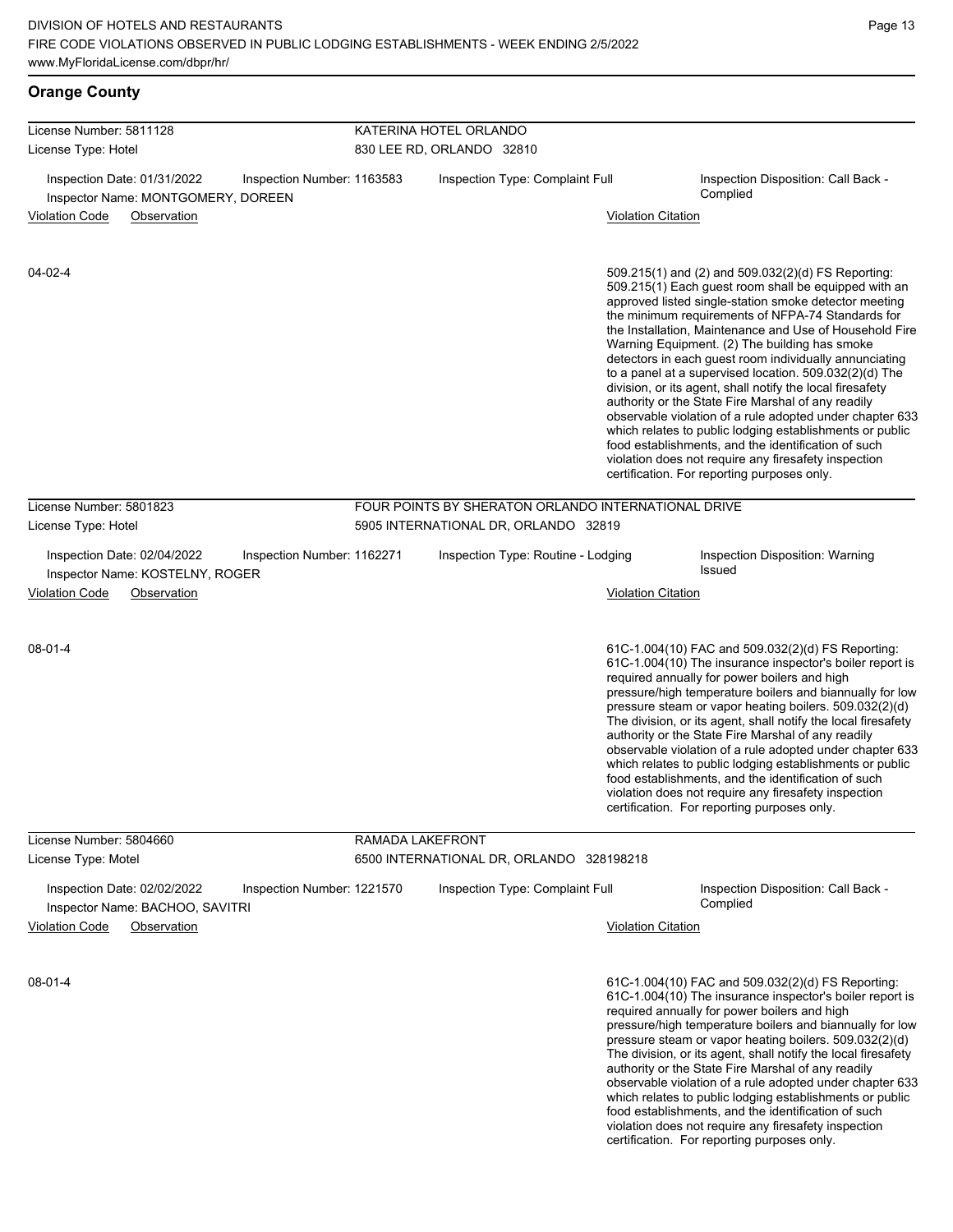### **Osceola County**

License Number: 5901202 License Type: Motel

#### QUALITY INN & SUITES BYTHE PARKS 2945 ENTRY POINT BLVD, KISSIMMEE 34747

Inspector Name: IRVEN, RYAN

Inspection Date: 02/02/2022 Inspection Number: 1218086 Inspection Type: Routine - Lodging Inspection Disposition: Call Back -<br>Inspector Name: IRVEN RYAN

Violation Code Observation Violation Citation

04-01-4

509.032(2)(d) FS Reporting: The division, or its agent,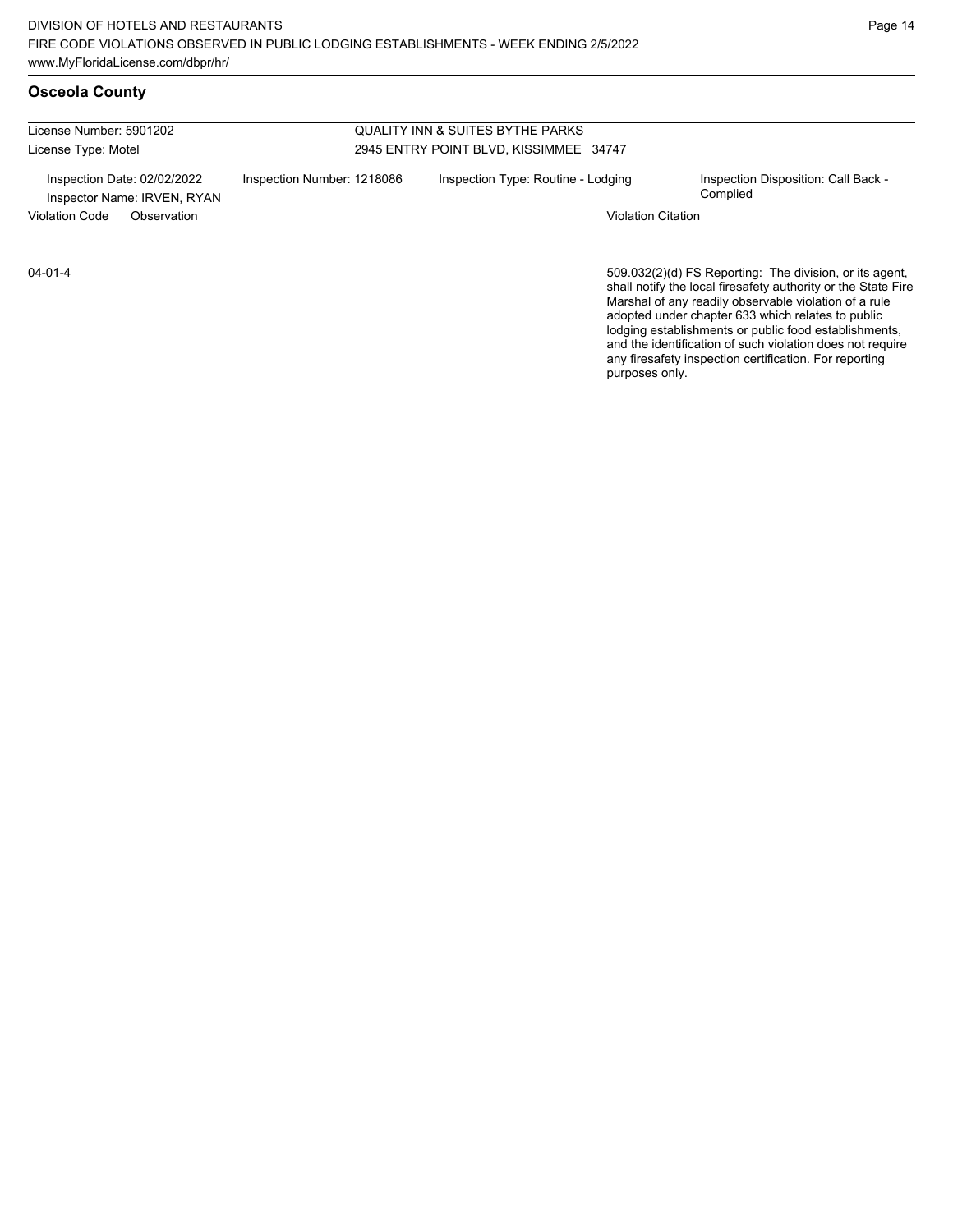### **Palm Beach County**

License Number: 6014014 License Type: Apartment

#### FORECLOSURE ADVISORS LLC 1350 PARK LN, WEST PALM BEACH 33417

Inspection Date: 01/31/2022 Inspection Number: 1514392 Inspection Type: Routine - Lodging Inspection Disposition: Inspection<br>Inspector Name: ROTONDI VICTOR Inspector Name: ROTONDI, VICTOR Violation Code Observation Violation Citation

01-02-4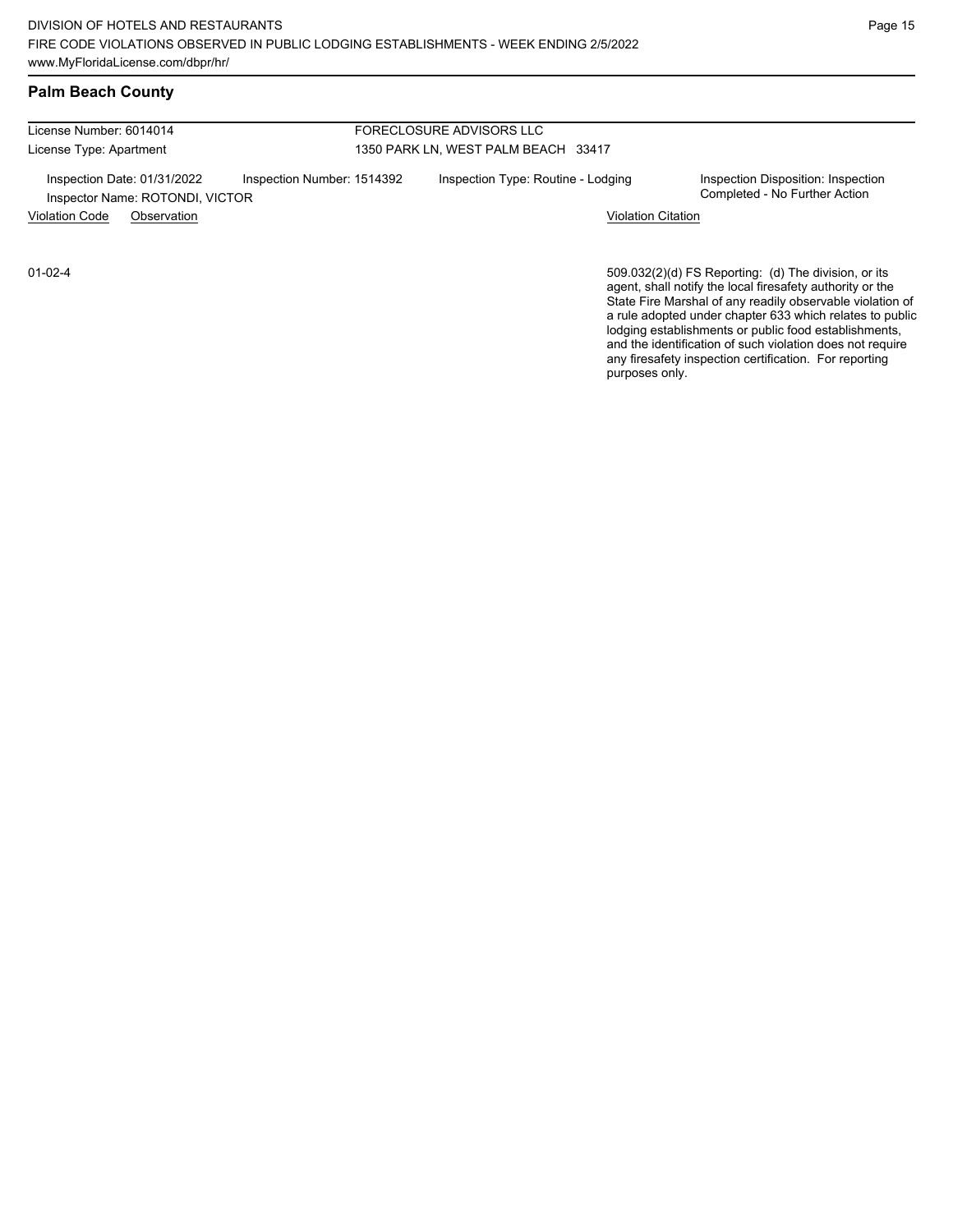## **Pasco County**

| License Number: 6102913<br><b>HAMPTON INN</b>                |                            |                                                  |                                                                     |  |  |
|--------------------------------------------------------------|----------------------------|--------------------------------------------------|---------------------------------------------------------------------|--|--|
| License Type: Hotel                                          |                            | 13215 US HWY 301, DADE CITY 33525                |                                                                     |  |  |
| Inspection Date: 02/01/2022<br>Inspector Name: POWELL, DAVID | Inspection Number: 1164007 | Inspection Type: Lodging-Licensing<br>Inspection | Inspection Disposition: Inspection<br>Completed - No Further Action |  |  |
| <b>Violation Code</b><br>Observation                         |                            | <b>Violation Citation</b>                        |                                                                     |  |  |

01-01-4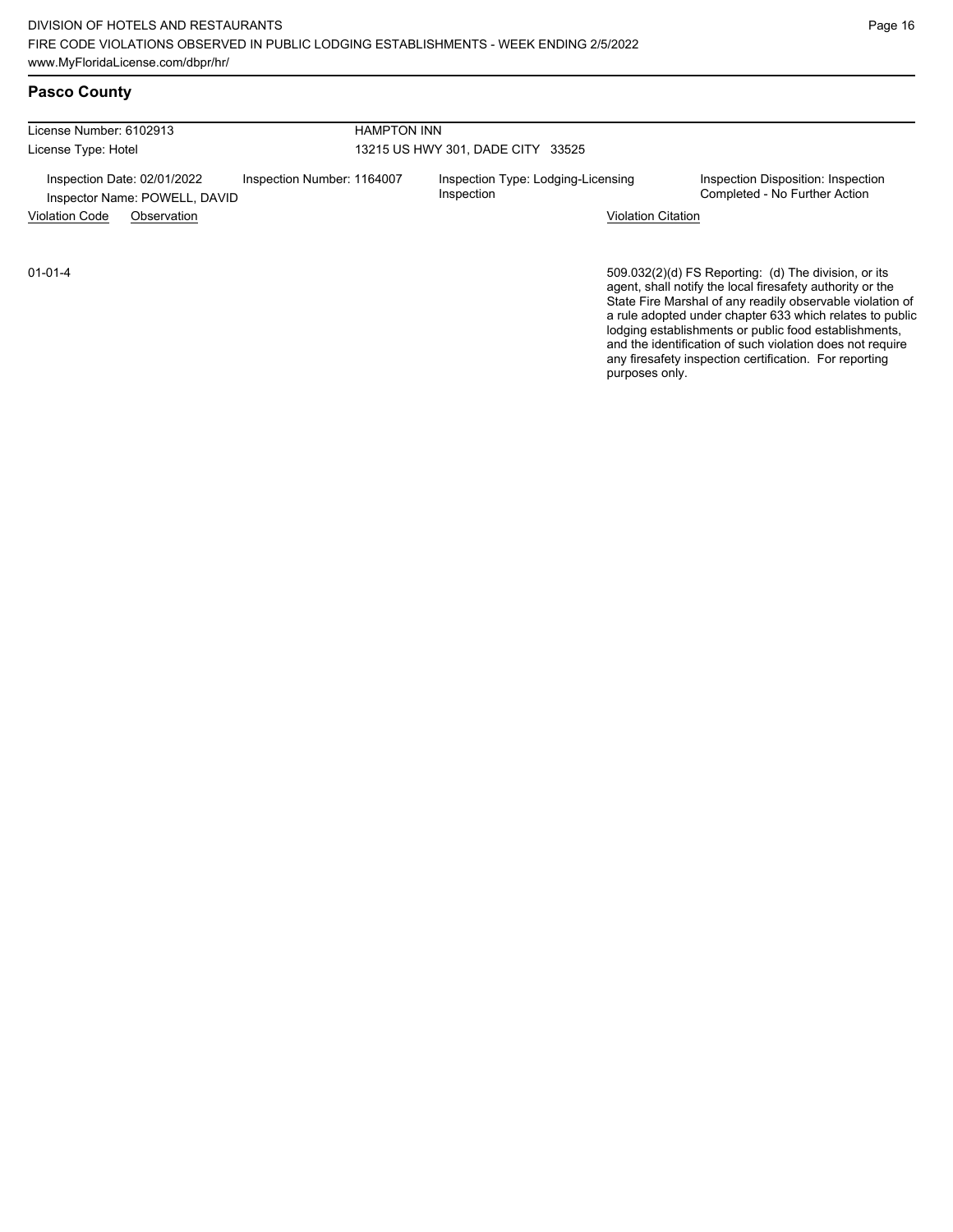any firesafety inspection certification. For reporting

| <b>Pinellas County</b>                                                                                |                            |                                                                         |                           |                                                                                                                                                                                                                                                                                                                                                                                                                            |
|-------------------------------------------------------------------------------------------------------|----------------------------|-------------------------------------------------------------------------|---------------------------|----------------------------------------------------------------------------------------------------------------------------------------------------------------------------------------------------------------------------------------------------------------------------------------------------------------------------------------------------------------------------------------------------------------------------|
| License Number: 6205545<br>License Type: Apartment                                                    |                            | <b>MARISOL VISTA APARTMENTS</b><br>1280 N 102 AVE, ST. PETERSBURG 33716 |                           |                                                                                                                                                                                                                                                                                                                                                                                                                            |
| Inspection Date: 01/31/2022<br>Inspector Name: LOZANO, KELVIN<br><b>Violation Code</b><br>Observation | Inspection Number: 1534085 | Inspection Type: Complaint Full                                         | <b>Violation Citation</b> | Inspection Disposition: Inspection<br>Completed - No Further Action                                                                                                                                                                                                                                                                                                                                                        |
|                                                                                                       |                            |                                                                         |                           |                                                                                                                                                                                                                                                                                                                                                                                                                            |
| $04 - 01 - 4$                                                                                         |                            |                                                                         | purposes only.            | 509.032(2)(d) FS Reporting: The division, or its agent,<br>shall notify the local firesafety authority or the State Fire<br>Marshal of any readily observable violation of a rule<br>adopted under chapter 633 which relates to public<br>lodging establishments or public food establishments,<br>and the identification of such violation does not require<br>any firesafety inspection certification. For reporting     |
| License Number: 6200176                                                                               |                            | TROPICAL INN & SUITES                                                   |                           |                                                                                                                                                                                                                                                                                                                                                                                                                            |
| License Type: Motel                                                                                   |                            | 1320 CLEVELAND ST, CLEARWATER 33755                                     |                           |                                                                                                                                                                                                                                                                                                                                                                                                                            |
| Inspection Date: 02/01/2022<br>Inspector Name: PEARCE, LAURA                                          | Inspection Number: 1219216 | Inspection Type: Routine - Lodging                                      |                           | Inspection Disposition: Call Back -<br>Complied                                                                                                                                                                                                                                                                                                                                                                            |
| <b>Violation Code</b><br>Observation                                                                  |                            |                                                                         | <b>Violation Citation</b> |                                                                                                                                                                                                                                                                                                                                                                                                                            |
| 01-06-4                                                                                               |                            |                                                                         | purposes only.            | 509.032(2)(d) FS Reporting: (d) The division, or its<br>agent, shall notify the local firesafety authority or the<br>State Fire Marshal of any readily observable violation of<br>a rule adopted under chapter 633 which relates to public<br>lodging establishments or public food establishments,<br>and the identification of such violation does not require<br>any firesafety inspection certification. For reporting |
| License Number: 6216219                                                                               |                            | DREW STREET APARTMENTS                                                  |                           |                                                                                                                                                                                                                                                                                                                                                                                                                            |
| License Type: Apartment                                                                               |                            | 1163 DREW STREET, CLEARWATER 33755                                      |                           |                                                                                                                                                                                                                                                                                                                                                                                                                            |
| Inspection Date: 02/04/2022<br>Inspector Name: PEARCE, LAURA<br>Violation Code<br>Observation         | Inspection Number: 1534223 | Inspection Type: Lodging-Licensing<br>Inspection                        | <b>Violation Citation</b> | Inspection Disposition: Inspection<br>Completed - No Further Action                                                                                                                                                                                                                                                                                                                                                        |
|                                                                                                       |                            |                                                                         |                           |                                                                                                                                                                                                                                                                                                                                                                                                                            |
| $01 - 02 - 4$                                                                                         |                            |                                                                         | purposes only.            | 509.032(2)(d) FS Reporting: (d) The division, or its<br>agent, shall notify the local firesafety authority or the<br>State Fire Marshal of any readily observable violation of<br>a rule adopted under chapter 633 which relates to public<br>lodging establishments or public food establishments,<br>and the identification of such violation does not require<br>any firesafety inspection certification. For reporting |
| License Number: 6205619                                                                               |                            | <b>LAKE STARCREST VILLAGE</b>                                           |                           |                                                                                                                                                                                                                                                                                                                                                                                                                            |
| License Type: Apartment                                                                               |                            | 200 STARCREST DR, CLEARWATER 33765                                      |                           |                                                                                                                                                                                                                                                                                                                                                                                                                            |
| Inspection Date: 02/04/2022<br>Inspector Name: KOUSTIS, TIMOTHY                                       | Inspection Number: 1513522 | Inspection Type: Routine - Lodging                                      |                           | Inspection Disposition: Inspection<br>Completed - No Further Action                                                                                                                                                                                                                                                                                                                                                        |
| <b>Violation Code</b><br>Observation                                                                  |                            |                                                                         | <b>Violation Citation</b> |                                                                                                                                                                                                                                                                                                                                                                                                                            |
| $01 - 02 - 4$                                                                                         |                            |                                                                         |                           | 509.032(2)(d) FS Reporting: (d) The division, or its<br>agent, shall notify the local firesafety authority or the<br>State Fire Marshal of any readily observable violation of<br>a rule adopted under chapter 633 which relates to public<br>lodging establishments or public food establishments,<br>and the identification of such violation does not require                                                           |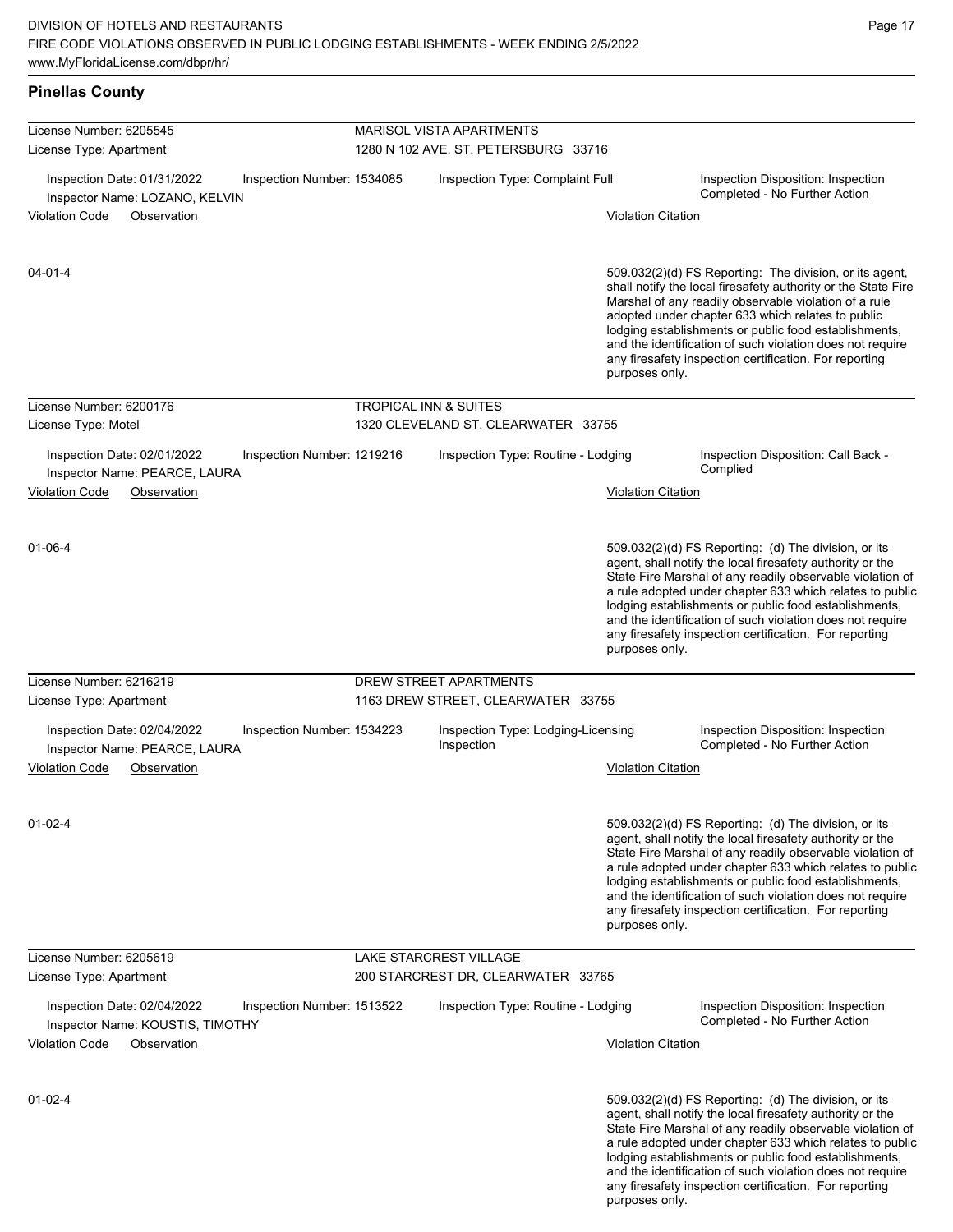| <b>Pinellas County</b>                                                                        |                            |                                                                         |                                    |                           |                                                                                                                                                                                                                                                                                                                                                                                                                            |  |
|-----------------------------------------------------------------------------------------------|----------------------------|-------------------------------------------------------------------------|------------------------------------|---------------------------|----------------------------------------------------------------------------------------------------------------------------------------------------------------------------------------------------------------------------------------------------------------------------------------------------------------------------------------------------------------------------------------------------------------------------|--|
| License Number: 6215842                                                                       |                            | LAKE STARCREST VILLAGE APARTMENTS<br>200 STARCREST DR, CLEARWATER 33765 |                                    |                           |                                                                                                                                                                                                                                                                                                                                                                                                                            |  |
| License Type: Apartment                                                                       |                            |                                                                         |                                    |                           |                                                                                                                                                                                                                                                                                                                                                                                                                            |  |
| Inspection Date: 02/04/2022<br>Inspection Number: 1523355<br>Inspector Name: KOUSTIS, TIMOTHY |                            |                                                                         | Inspection Type: Routine - Lodging |                           | Inspection Disposition: Inspection<br>Completed - No Further Action                                                                                                                                                                                                                                                                                                                                                        |  |
| <b>Violation Code</b><br>Observation                                                          |                            |                                                                         |                                    | <b>Violation Citation</b> |                                                                                                                                                                                                                                                                                                                                                                                                                            |  |
| $01 - 02 - 4$                                                                                 |                            |                                                                         |                                    | purposes only.            | 509.032(2)(d) FS Reporting: (d) The division, or its<br>agent, shall notify the local firesafety authority or the<br>State Fire Marshal of any readily observable violation of<br>a rule adopted under chapter 633 which relates to public<br>lodging establishments or public food establishments,<br>and the identification of such violation does not require<br>any firesafety inspection certification. For reporting |  |
| License Number: 6215766                                                                       |                            | <b>HILTON GARDEN INN</b>                                                |                                    |                           |                                                                                                                                                                                                                                                                                                                                                                                                                            |  |
| License Type: Hotel                                                                           |                            | 4052 TAMPA RD, OLDSMAR 34677                                            |                                    |                           |                                                                                                                                                                                                                                                                                                                                                                                                                            |  |
| Inspection Date: 02/01/2022<br>Inspector Name: PEARCE, LAURA                                  | Inspection Number: 1159729 |                                                                         | Inspection Type: Routine - Lodging |                           | Inspection Disposition: Call Back -<br>Complied                                                                                                                                                                                                                                                                                                                                                                            |  |
| <b>Violation Code</b><br>Observation                                                          |                            |                                                                         |                                    | <b>Violation Citation</b> |                                                                                                                                                                                                                                                                                                                                                                                                                            |  |
| $04 - 01 - 4$                                                                                 |                            |                                                                         |                                    |                           | 509.032(2)(d) FS Reporting: The division, or its agent,<br>shall matification has all financification and continuum that Otata IT ins                                                                                                                                                                                                                                                                                      |  |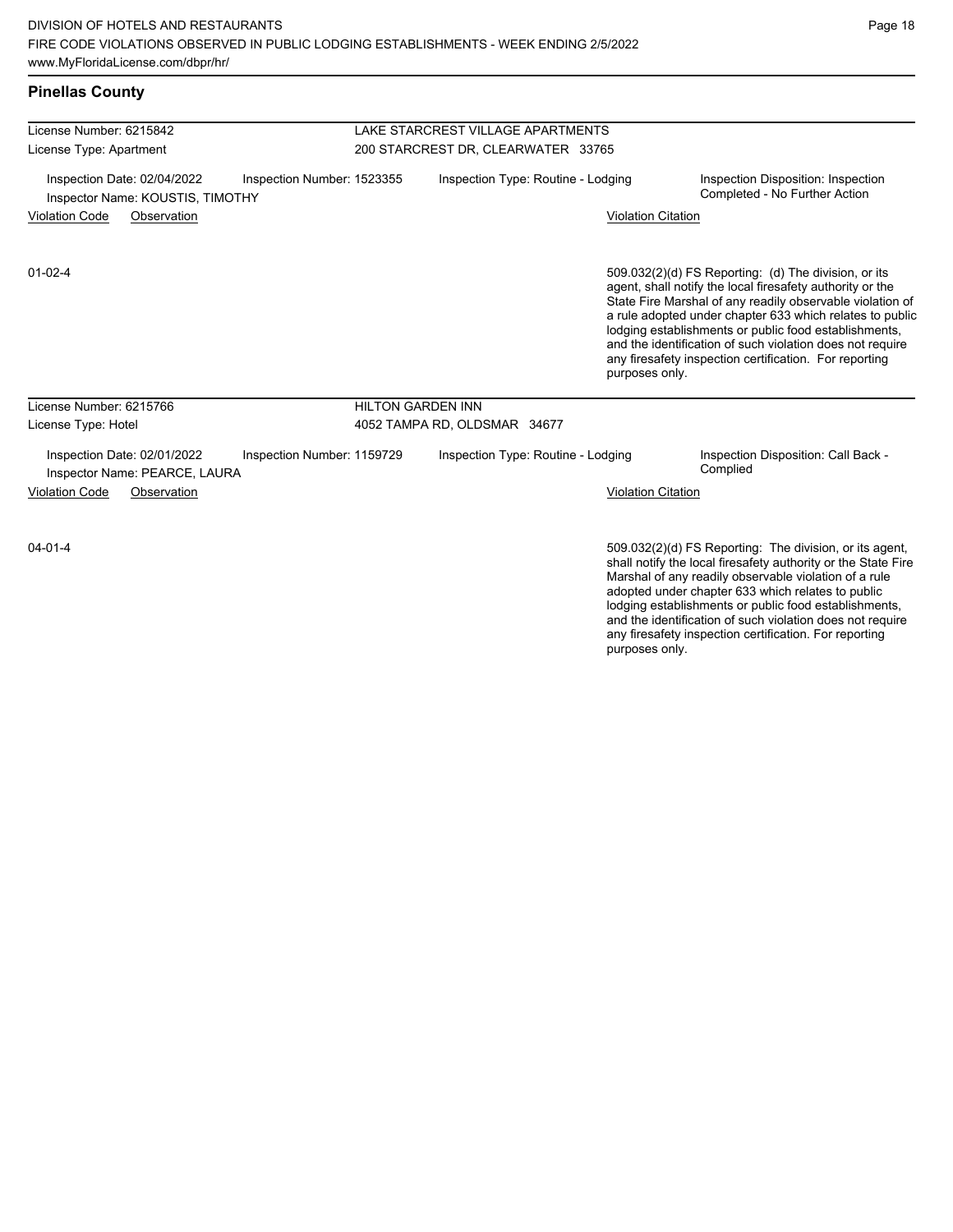### **Sarasota County**

| License Number: 6804746                                           |                            | HOTEL INDIGO SARASOTA                 |                                                                     |  |  |
|-------------------------------------------------------------------|----------------------------|---------------------------------------|---------------------------------------------------------------------|--|--|
| License Type: Hotel                                               |                            | 1223 BLVD OF THE ARTS, SARASOTA 34236 |                                                                     |  |  |
| Inspection Date: 01/31/2022<br>Inspector Name: MCKEON, MICHAEL    | Inspection Number: 1163585 | Inspection Type: Routine - Lodging    | Inspection Disposition: Inspection<br>Completed - No Further Action |  |  |
| <b>Violation Code</b><br><b>Violation Citation</b><br>Observation |                            |                                       |                                                                     |  |  |
|                                                                   |                            |                                       |                                                                     |  |  |

08-01-4

61C-1.004(10) FAC and 509.032(2)(d) FS Reporting: 61C-1.004(10) The insurance inspector's boiler report is required annually for power boilers and high pressure/high temperature boilers and biannually for low pressure steam or vapor heating boilers. 509.032(2)(d) The division, or its agent, shall notify the local firesafety authority or the State Fire Marshal of any readily observable violation of a rule adopted under chapter 633 which relates to public lodging establishments or public food establishments, and the identification of such violation does not require any firesafety inspection certification. For reporting purposes only.